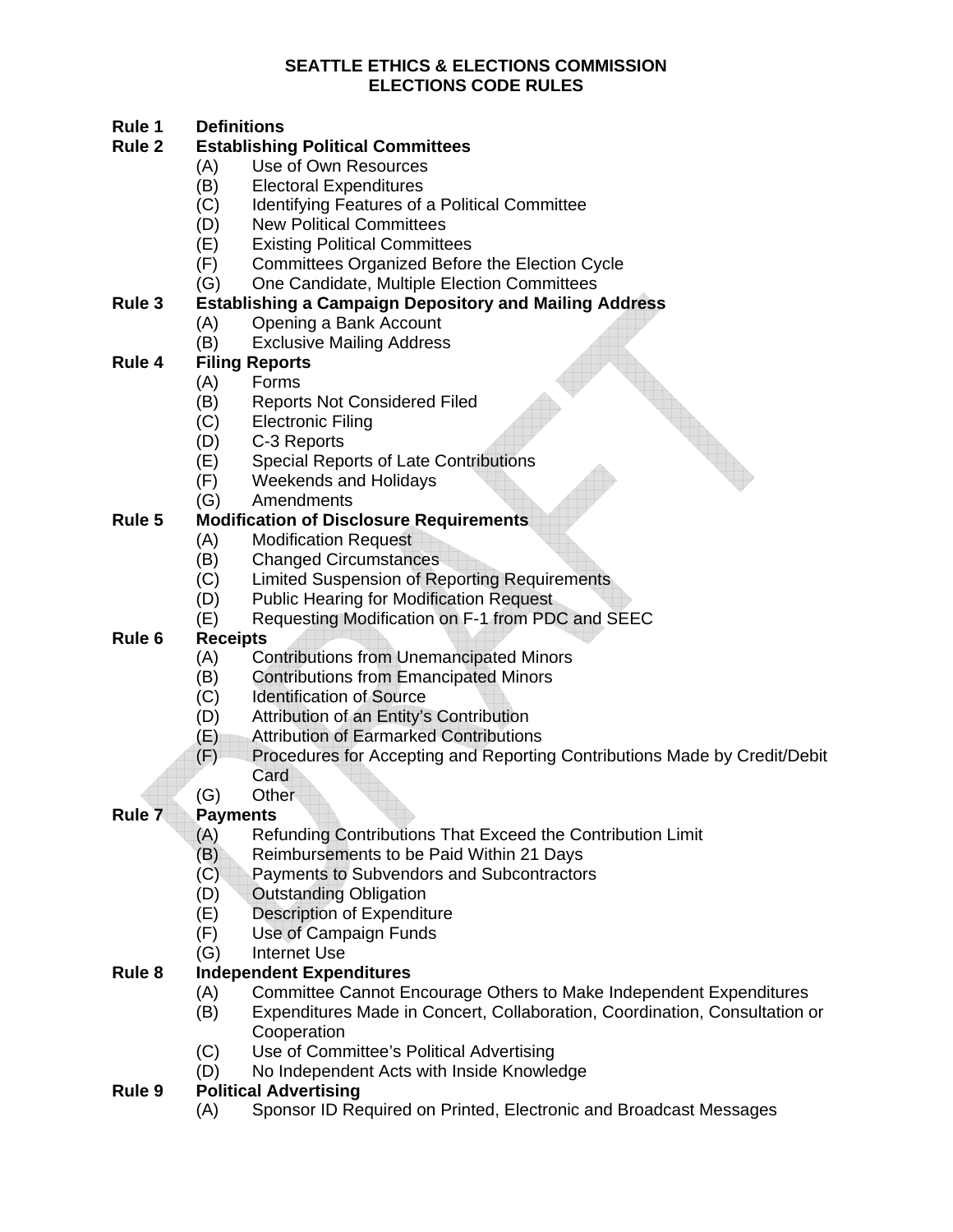- (B) Exceptions to Sponsor ID Requirement
- (C) Exception for Broadcast Advertising

#### **Rule 10 Prohibition Against Use of Public Office Facilities in Campaigns**  (A) Permissible Activities

# **Rule 11 Winding Up a Campaign**

- (A) Disposition of Surplus Funds and Assets
- (B) Contributor's Permission Required to Transfer Surplus
- (C) Transferring Surplus Funds or Assets
- (D) Disposing of Campaign Debt
- (E) Transferring Debt

# **Rule 12 Maintenance and Inspection of Campaign Records**

- (A) Records to be Maintained
- (B) Availability of Records
- (C) Location of Records

## **Rule 13 Miscellaneous**

- (A) Designate Office and Date of Election
- (B) Primary Election Results Uncertain

# **Rule 14 Public Office Funds**

- (A) Separate Written Instruments
- (B) Permissible Office Fund Expenditures
- (C) Prohibited Office Fund Expenditures
- (D) Separate Mailing Address
- (E) When Office-Holder is Re-Elected or Leaves Office
- (F) Office Funds Subject to Campaign Finance Disclosure Regulations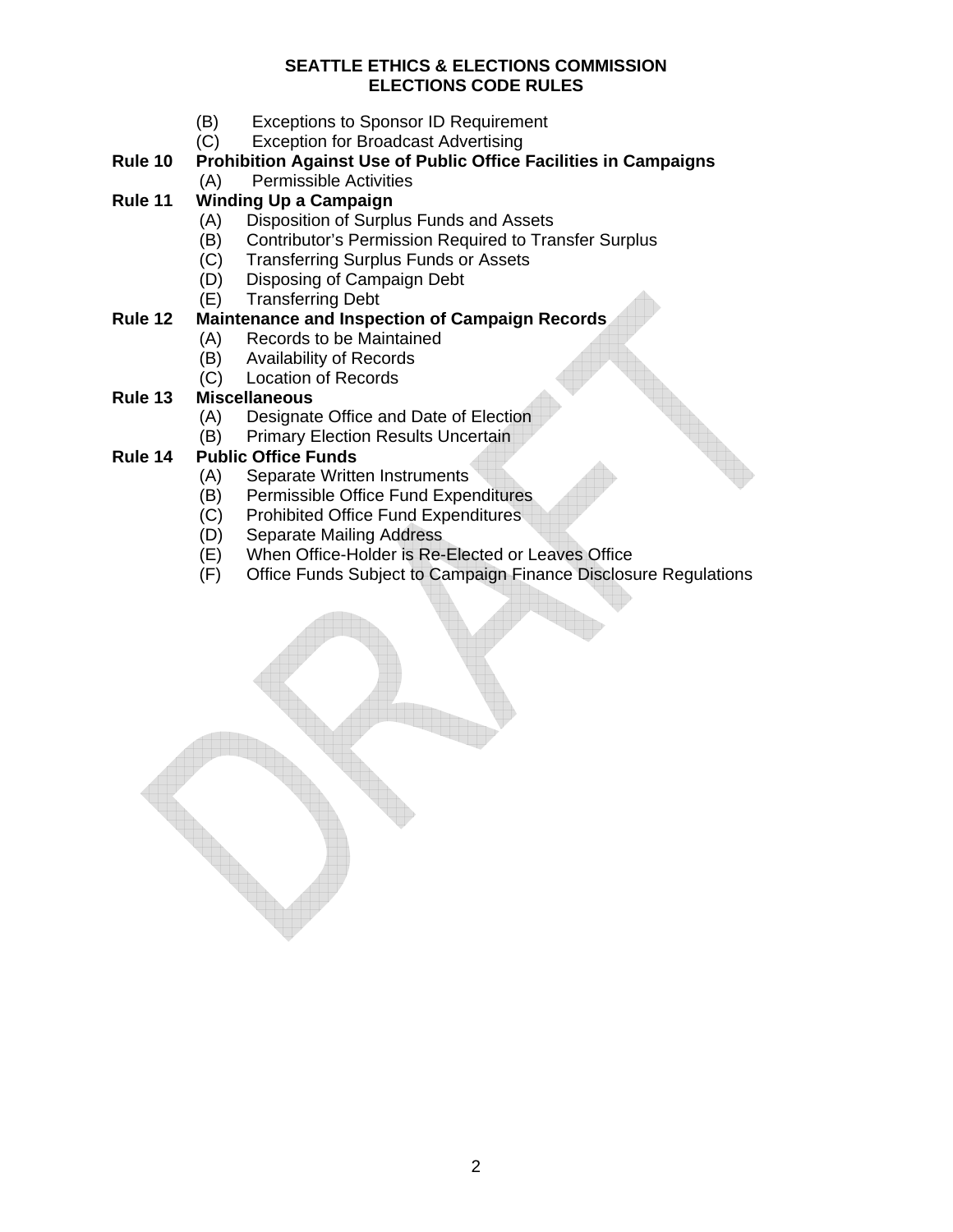#### **Rule 1 Definitions**

The following definitions supplement those in SMC 2.04.010, and clarify the meaning of terms used in the Elections Code and these rules.

(A) "aggregate" means:

(1) for a campaign, a total of (i) all contributions received or expenditures made by a candidate or committee, (ii) all contributions received or all expenditures made by all political committees, and (iii) all contributions received or all expenditures made by all political committees formed by or with the knowledge or consent of such candidate or committee in connection with such campaign;

(2) for a contributor to a candidate or ballot issue committee, the total of all contributions made by the person to the specific candidate or political committee during an election cycle; or

(3) for a contributor to an office fund or for a continuing political committee, the total of all contributions made by the person to the elected official in a calendar year.

(B) a "candidate" is an individual who (1) consents to the existence of a political committee promoting the election of such individual for public office; (2) solicits campaign pledges contingent on candidacy; or (3) publicly declares his or her candidacy, even if the candidacy is conditioned on a future occurrence.

(C) "consumable" means the amount paid for food, beverages, preparation, catering or entertainment furnished at an event.

(D) "contribution" includes services, property or rights furnished on a discriminatory basis or at less than fair market value, for the purpose of assisting any candidate or political committee. *EXAMPLE: A person who is normally paid to be a campaign consultant assists in the development of political advertising for a campaign. The campaign must report the fair market value of the person's time as an in-kind contribution to the campaign.* 

(E) "contribution" and "independent expenditure" under SMC 2.04.010 exclude the following: (1) news, feature, or editorial comment in a broadcast media program or in a regularly

scheduled issue of a printed periodical that communicates ratings, evaluations, endorsements, or recommendations for or against a candidate or ballot proposition; PROVIDED, that the medium is controlled by a person whose primary business is broadcasting or publishing, and this person is not a candidate or political committee;

(2) internal publications or other communications containing political comment of (a) a corporation or similar enterprise for its officers, management staff, and stockholders, (b) a union, association, or other membership organization for its members, or (c) a political party organization or political committee for its members or contributors; PROVIDED that only those persons who by an affirmative act knowingly become affiliated with an organization will be considered "members" by virtue of being able to vote, directly or indirectly, for at least one member of that organization's governing board;

(3) messages in the form of reader boards, banners, yard or window signs displayed on a person's own property or property occupied by that person: PROVIDED, that any facility used for such political advertising for which a rental charge is normally made shall be reported as an in-kind contribution and shall count towards the contribution limit of the person providing the facility;

(4) use of a candidate's home or personal home office equipment, PROVIDED that no one else who is volunteering or working for the campaign uses the home office or uses the home office equipment;

(5) legal and accounting services rendered to or on behalf of a candidate or an authorized political committee if the person rendering the services is volunteering his/her time, or if the person paying for the services is the regular employer of the individual rendering the services and if the services are solely for the purpose of ensuring compliance with City, County or State election or public disclosure laws.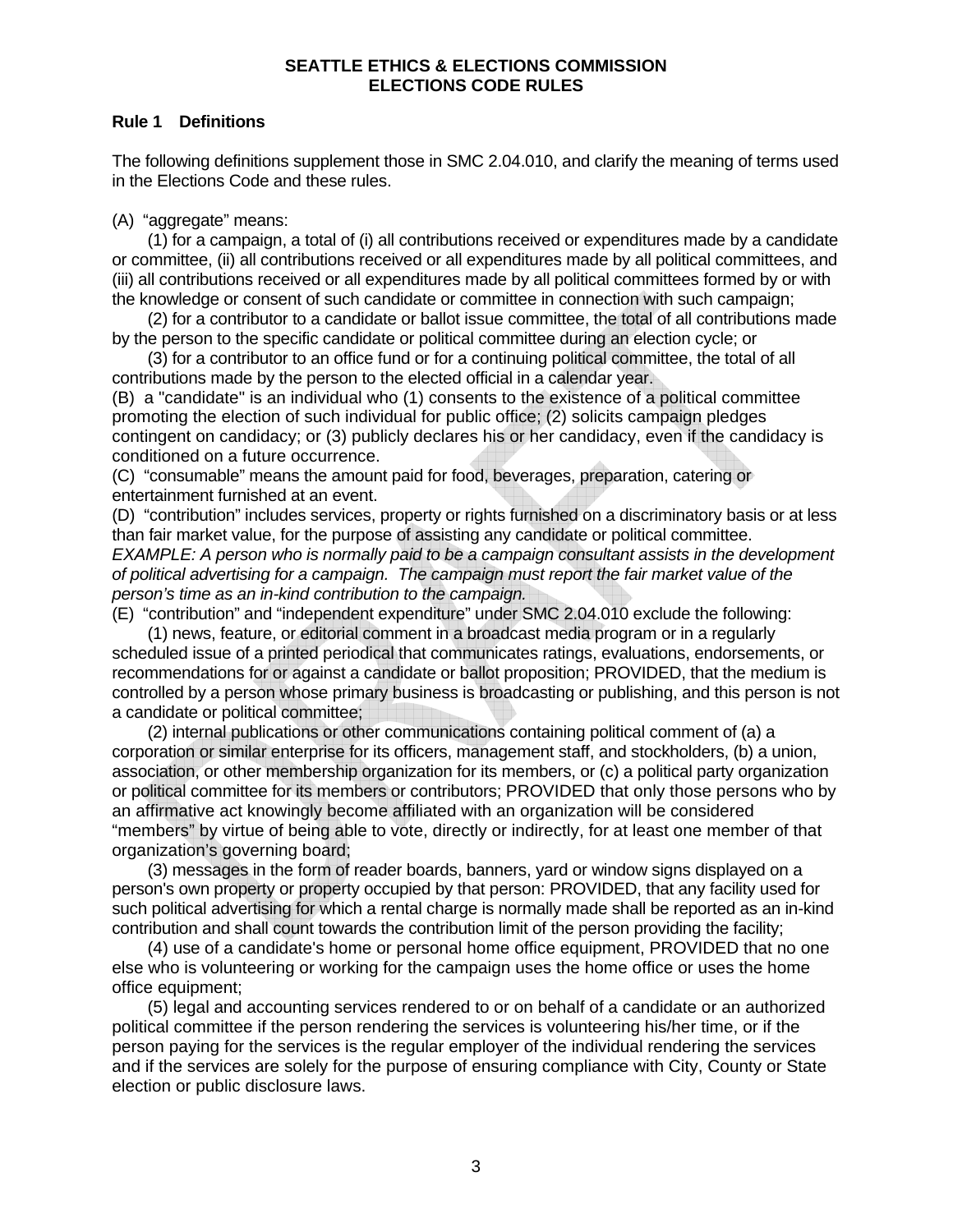(F) "clerical services," to the extent that the services are rendered for the purpose of ensuring compliance with City, County or State elections or public disclosure laws in SMC 2.04.370(4), means activity such as typing or copying campaign finance reports, taking campaign finance reports to the post office or faxing them, and compiling records for the campaign finance reports. Clerical services are contributions, but are not subject to the contribution limit. (G) "computer services," to the extent that the services are rendered for the purpose of ensuring compliance with City, County or State elections or public disclosure laws in SMC 2.04.370(4) means activity such as developing or modifying a database program to report contributions and expenditures to the regulatory agencies, providing troubleshooting advice to the computer user when attempting to input data for or run reports of campaign finance data for the required reports. Such computer services are contributions, but are not subject to the contribution limit. If a computer program includes multiple functions, the person providing the service shall estimate the percentage of use of the program for complying with elections and public disclosure laws and shall value the development, modification or use of the remaining portion of the program at its fair market value. If the remaining portion of the computer program is contributed to the campaign at no charge the campaign must report it as an in-kind contribution, which shall be subject to the contribution limits, or charge the campaign for those services.

(H) "debt" means a personal obligation or liability to pay or return something of value.

(I) the "election cycle" for ballot issue committees begins whenever the committee expects to receive contributions or to make expenditures.

(J) "fair market value" means the amount in cash a well-informed buyer or lessee, willing but not obligated to buy or lease property or services, would pay, and a well-informed seller, or lessor, willing but not obligated to sell or lease property or services, would accept, taking into consideration all uses to which the property or services might in reason be applied.

(K) "legal or accounting services," to the extent that the services are rendered for the purpose of ensuring compliance with City, County or State election or public disclosure laws, means legal review of the elections laws to assist the campaign in completing disclosure reports or determining if a contribution may be accepted or an expenditure may be made. "Legal services" includes assisting a committee in responding to a complaint being investigated by the PDC or the SEEC or an audit by one of those agencies. "Accounting services" includes maintaining the campaign's financial records, completing required campaign finance reports, and reviewing the reports during or after an audit by the PDC or the SEEC.

(L) "normal and regular conduct" means conduct that is: (1) lawful, i.e., specifically authorized, either expressly or by necessary implication, in an appropriate enactment (rule or law); and (2) usual, i.e., not effected or authorized in or by some extraordinary means or manner. No local office or agency may authorize a use of public facilities for the purpose of assisting a candidate's campaign or promoting or opposing a ballot proposition, in the absence of a constitutional, charter, or statutory provision separately authorizing such use.

(M) "ordinary home hospitality" means the provision of beverages and food items, such as coffee, tea, soft drinks, cookies, pie, cakes, chips. Events where the value of the consumables exceeds \$100 do not qualify as ordinary home hospitality.

(N) "personal services of the sort commonly performed by volunteer campaign workers" as used in SMC 2.04.010(13) means stuffing envelopes, doorbelling, putting up yard signs, answering telephones, making telephone calls, word processing, data entry, waving signs, accompanying the candidate to events, carrying petitions, and running errands. If the volunteer uses skills for which that volunteer ordinarily charges a fee, the campaign must report the fair market value of the volunteer's services as an in-kind contribution. The following are examples of activity that must be reported as an in-kind campaign contribution: a public relations or political consultant providing campaign strategy advice, press event coordination, composition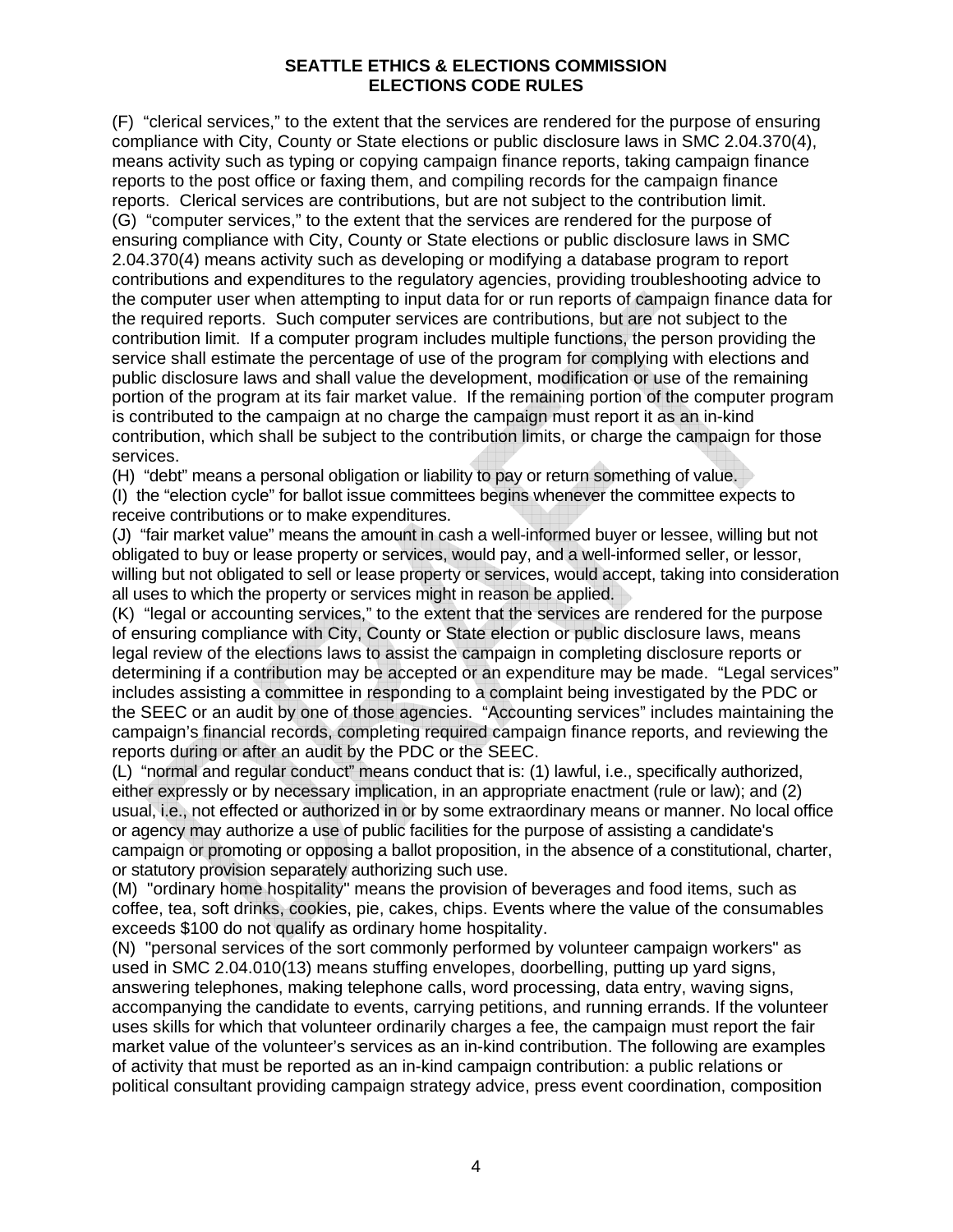of or production of campaign advertising or fundraising materials; or a graphic artist designing art for campaign advertising or designing the campaign advertising.

(O) "political advertising" does not include letters to the editor, news or feature articles, editorial comment or replies thereto in a regularly published newspaper, periodical, or on a radio or television broadcast where payment for the printed space or broadcast time is not normally required.

(P) "sworn statement" means a statement prepared by the party making the statement and written and sworn to as to truth and accuracy to the best and actual knowledge or belief of the party making the statement.

# **Rule 2 Establishing Political Committees**

**(A) Use of Own Resources.** Persons who contribute only their own resources to candidates, ballot issue committees, or political committees, are not political committees. "Own resources" as used in this rule means the resources that the person has earned or received as earnings on investments, as opposed to resources that the person has solicited from or been given by others. "Own resources" includes labor union general funds that are constituted solely of mandatory union dues or mandatory representative fees.

**(B) Electoral Expenditures.** Making an electoral expenditure includes making in-kind or monetary contributions to candidates, ballot issues or political committees. Making an electoral expenditure also includes making an independent expenditure promoting or opposing a candidate or ballot issue.

# **(C) Identifying Features of a Political Committee.**

(1) An individual, corporation, union, association and other organization or entity ("Organization") that solicits or receives any amount of money for the express purpose of contributing or expending it to support or oppose a candidate or ballot issue is a political committee.

(2) An Organization that segregates any amount of contributions and uses those segregated funds to make electoral expenditures is a political committee. Organizations that segregate contributions for the purpose of making electoral expenditures must report only the contributions placed in the segregated funds and the electoral expenditures made from the segregated funds. Such an Organization may not, however, make electoral expenditures from other funds, without reporting all contributions received and all expenditures made to the Organization.

(3) An Organization is a political committee when one of the major purposes of the Organization is to receive contributions or to make expenditures to support or oppose a candidate(s) or to support or oppose a ballot issue(s). In deciding whether an Organization meets the "major purpose" test, the Commission will examine the totality of the circumstances, including whether the Organization:

(a) has, during any twelve month period made electoral expenditures of \$5,000 or more, in the aggregate, in support of or in opposition to one or more City candidates or in support of or in opposition to one or more City ballot issues. The aggregate shall be determined pursuant to the Elections Code, SMC 2.04 and Elections Code Rule 6;

(b) represents that it has, or its materials state, a purpose of electing or defeating a candidate or ballot issue, or achieving a particular electoral outcome;

(c) communicates that contributions to the Organization may be used to elect or defeat a candidate or ballot issue, or to achieve a particular electoral outcome;

- (d) shares officers with a political party or candidate or ballot issue committee;
- (e) seeks to establish a party or to set up a candidate for office;
- (f) receives funds from a political party or political caucus or political committee;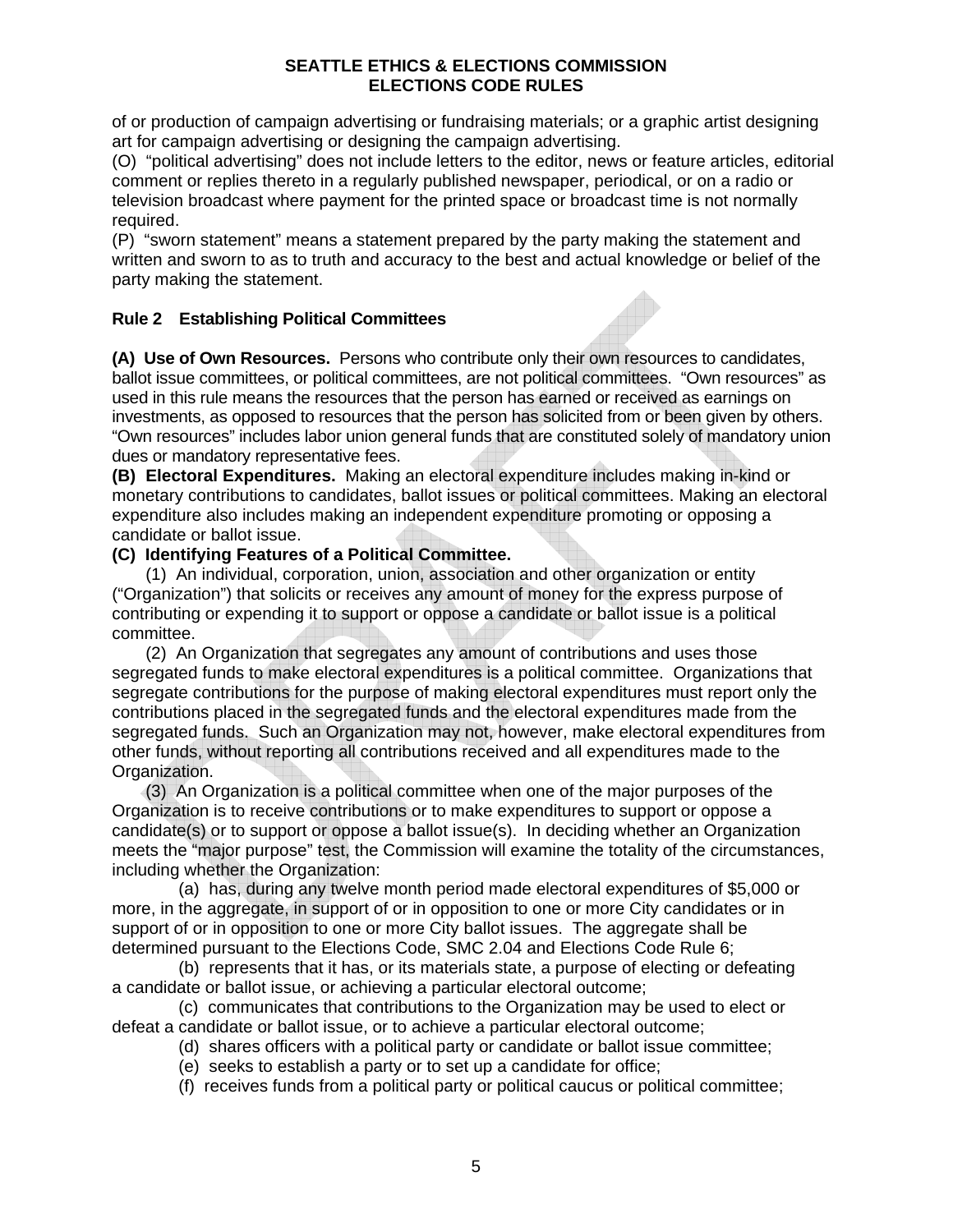(g) facilitates fund raising for a candidate or ballot issue, including but not limited to providing volunteers to work for the campaign, providing a room or telephones for fundraising.

(h) endorses candidates to the general public, not merely to its own members;

(i) conducts surveys of voters, other than its own members, to determine how they will vote on a candidate or a ballot issue;

(j) provides to campaigns lists of targeted voters.

**(D) New Political Committee.** Regardless of whether a political committee has filed a statement of organization, a political committee organized within 35 days of an election shall report all contributions received and all expenditures made on the same schedule as registered political committees.

## **(E) Existing Political Committee.**

(1) A political committee that was previously established for another purpose and decides to solicit contributions for or to make electoral expenditures involving City office candidates or City ballot issues shall, within 14 days of that decision, file with the City Clerk a copy of its C-1 report filed with the Public Disclosure Commission.

(2) An existing political committee that during the final 21 days before the election decides to receive contributions or make expenditures in support of or in opposition to a City office candidate or a City ballot measure shall file a C-1 within three days of that decision.

(3) An existing political committee that between the  $35<sup>th</sup>$  day and the 21<sup>st</sup> day before the election decides to receive contributions or make expenditures in support of or in opposition to a City office candidate or a City ballot measure and has not filed a C-1 before the 21st day, shall file a C-1 within three days of that decision, or on the  $21<sup>st</sup>$  day before the election, whichever occurs later.

(4) Each political committee described in 1, 2, or 3 above shall: (i) calculate its cash on hand at the time it decided to receive contributions or make expenditures in support of or in opposition to a City office candidate or a City ballot measure arose; (ii) list its deposits in reverse chronological order starting with the final deposit made prior to the decision, until the aggregate of the deposit(s) equals or exceeds its cash on hand; (iii) file with the City Clerk a C-4 listing deposits exceeding the amount of cash on hand at the time of its decision, and (iv) file a C-3 for each such deposit, identifying the contributors who were the source of its cash on hand.

 **(F) Committees Organized Before the Election Cycle.** A candidate may organize a candidate committee before the beginning of the election cycle for the office he or she seeks, but may not accept contributions before the beginning of the election cycle. A candidate committee may, however, accept the transfer of surplus funds from a previous campaign by the same candidate for the same office prior to the beginning of the election cycle for the office sought. **(G) One Candidate, Multiple Election Committees.** 

(1) Same Election Cycle. If a candidate has two or more committees open for campaigns for different offices that will likely be on the ballot in the same election year, each expenditure

shall be divided equally among all committees until the candidate determines which office to seek. At that time the advancing committee shall reimburse the disbanding committee(s) for the prorated cost of each expenditure.

(2) Different Election Cycle. If a candidate has two or more election committees open for offices that are on the ballot in different election cycles, all expenditures that benefit more than one candidacy shall be paid by the committee for the office that will appear on the ballot first.

#### **Rule 3 Establishing a campaign depository and mailing address.**

**(A) Opening a Bank Account.** A candidate must designate a unique bank account for a political committee. The Executive Director may waive this requirement if the candidate will not accept campaign contributions from others.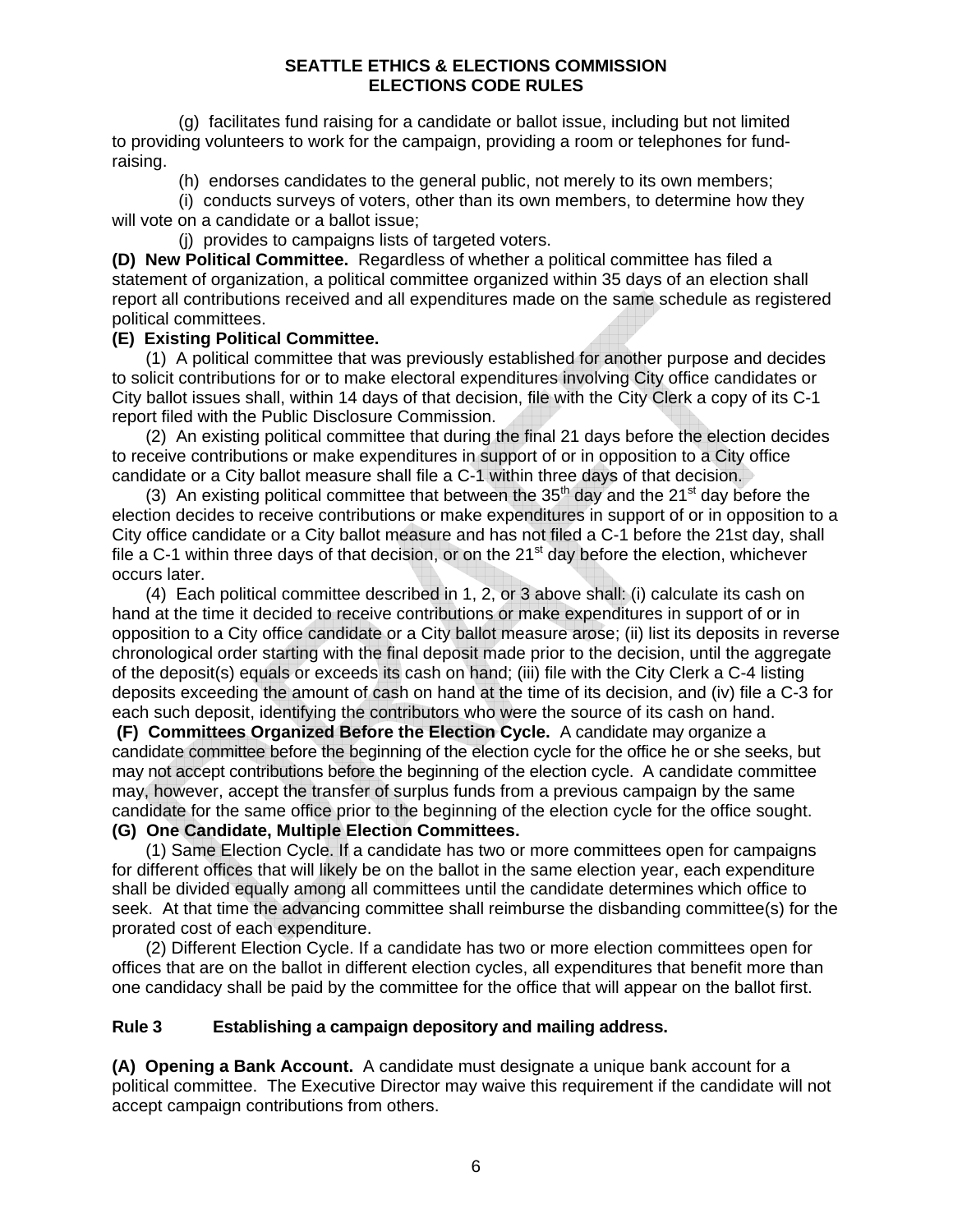**(B) Exclusive Mailing Address.** A candidate must designate an exclusive mailing address for a political committee. Non-candidate committees must designate an exclusive mailing address unless the names of the entities are sufficiently distinct to avoid confusion.

*Example: The XYZ Association and the XYZ PAC cannot share a mailing address because the names of the entities are similar.* 

# **Rule 4 Filing Reports**

**(A) Forms.** Committees must use the following PDC-prepared forms to file reports with the Commission: C-1, Statement of Organization; C-3, Report of Bank Deposit; C-4, Receipts and Expenditure Summary; C-5, Out-of-state PAC Contributions; C-6, Independent Expenditures. **(B) Reports Not Considered Filed.** Reports that (i) do not contain required information, (ii) are not submitted in a Commission-approved format, or (iii) contain knowing errors or omissions of fact, are not considered filed, and subject the committee to late-filing penalties.

#### **(C) Electronic Filing.**

(1) Uploading

(a) Orca Method. Filers will upload reports to the Commission using the interface provided for this purpose in the Public Disclosure Commission's Orca client software, or using privately published client software that uses the same standards and processes as the Orca client.

(b) Web Method. Filers, using web-browsing software, will enter the upload application by opening the following web page: www2.ci.seattle.wa.us/ethics/filers/login.asp. Users will then log in to the application using the user name and password provided to them by Commission staff. The filer will then follow the instructions in the application to upload properly formatted electronic files.

(c) The Executive Director may authorize additional methods of electronic filing. (2) Review and Certification

(a) The filer will log into the Commission's web application described above under "web method." "Orca method" filers will review the contents of each report they have previously uploaded by Orca. "Web method" filers will see each report in its entirety immediately after uploading it.

(b) If the contents, as displayed, are true and correct the filer will certify the report, and also indicate whether the report is new, or an amended version of a previously filed report. A report certified in this manner shall be considered certified pursuant to Chapter 2.04 of the Seattle Municipal Code by the person whose user name and password were utilized to enter the application.

(c) Filers may also certify the reports by filing a paper "Certification Form" with the Seattle City Clerk in the form provided by the Executive Director on the web application.

(3) Password. Each filer is given a password by the SEEC which is necessary to gain access to the Commission's web application. The application provides filers with the ability to change the password at any time. A person to whom the SEEC assigns a password is responsible for all filings made using that password or any succeeding password established using the initially assigned password.

(4) When the upload application has repeatedly displayed error messages after at least two separate attempts to use it while connected to the internet, the user should either (i) promptly notify Commission staff and await further instructions or (ii) file the reports using a method previously authorized by the Executive Director.

 **(D) C-3 Reports.** A separate C-3 must be filed for each deposit. Organization names shall be listed without using acronyms. If the contributor is self-employed, list the occupation and the name under which he or she does business, and the business's city and state. If the contributor owns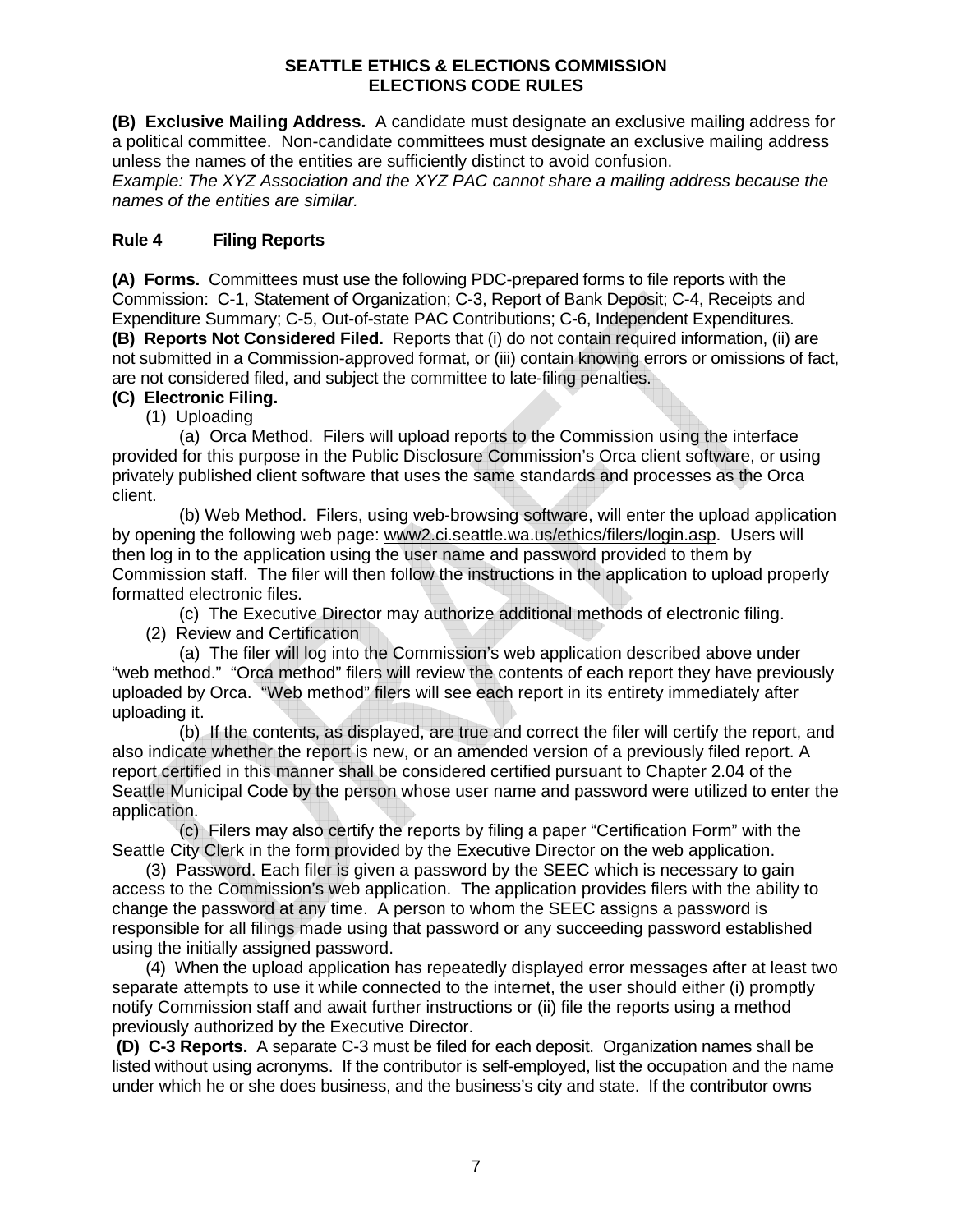more than one company, report the name, city and state of the parent company or the company with the highest revenues.

**(E) Special Reports of Late Contributions.** Each Special Report of Late Contributions must contain an itemized list of reportable contributions and for each contribution shall include: (i) the date of receipt; (ii) the name and address of each contributor; (iii) the amount of the contribution; and (iv) the aggregate amount of each contributor's contributions to the campaign to date. Committees may use a C-3 to report special late contribution(s) in lieu of the Special Report as long as the C-3 is filed no later than 4:30 p.m. the next business day after the receipt of the contribution.

**(F) Weekends and Holidays.** Reports due on Saturday, Sunday or a postal holiday must be filed by the close of the following business day. For reports mailed first class with adequate postage, the post office cancellation stamp date constitutes the filing date. An electronic file will be considered filed on the date the SEEC's server software records receipt of such a file.

**(G) Amendments.** All C-3 amendments shall be certified by the treasurer or deputy treasurer who made the deposit. All other amendments shall be certified by the treasurer and the candidate.

# **Rule 5 Modification of Disclosure Requirements**

**(A) Modification Request.** Any person required to file reports under the Seattle Elections Code who seeks modification of the reporting requirements shall submit to the Executive Director an application identifying the modification requested and the reasons for the requested modification no later than five business days after the date that the statement of organization is due to be filed under the Seattle Elections Code.

**(B) Changed Circumstances.** A person who has substantially complied with SMC 2.04 and these rules may request a modification based on changed circumstances after filing a Statement of Organization. Such a request must be made as soon as the changed circumstances are known or should reasonably have been known by the person seeking modification. In determining whether to grant a modification requested more than five business days after the C-1 was due, the Commission will consider only evidence of events that occurred after the C-1 was filed and that could not with reasonable diligence have been obtained by the person making the request until more than five business days after the C-1 was due.

**(C) Limited Suspension of Reporting Requirements.** Unless and until a request for modification is granted, all filings shall be in full compliance with the Seattle Elections Code 2.04 and these rules, except that the Commission, upon written request by the applicant, for good cause, may without a hearing and on an expedited basis grant a limited suspension of the reporting requirements for a period to last not longer than the date of granting or denial of the request for modification. If, and to the extent the requested modification is denied, the suspended reports without modification shall be due and filed when specified in the Commission determination.

**(D) Public Hearing for Modification Request.** Except as provided in paragraph (E), the Executive Director shall schedule a public hearing on the request for modification for as soon as practical before the Commission. At the hearing, the person seeking modification shall have an opportunity to present evidence and argument in support of the request. The Commission may permit others to provide testimony pertinent to the request. After holding such hearing, the Commission will issue a written determination.

**(E) Requesting Modification on F-1 from PDC and SEEC.** The Commission may, without a hearing, grant a candidate's request to file a modified statement of financial affairs on the same terms as ordered by the Public Disclosure Commission. In the alternative, the Commission may demand a hearing on the request, and issue a written determination granting or denying the request in whole or in part.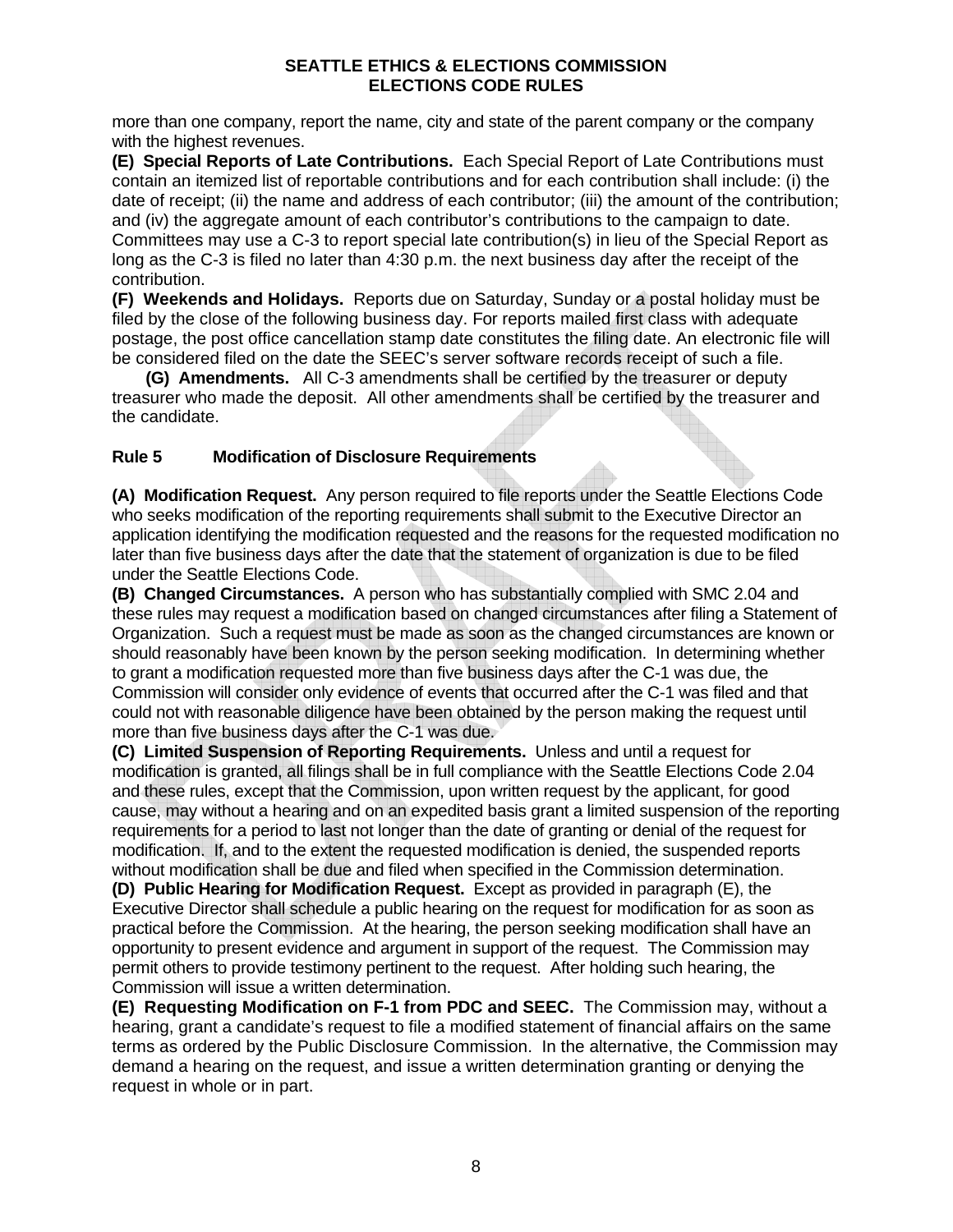#### **Rule 6 Receipts**

**(A) Contributions from Unemancipated Minors.** Contributions from unemancipated children under 18 years of age shall be attributed to their parent(s) or guardian(s). Campaigns that receive such contributions shall report them on the C-3 report as contributions from the parent(s) or guardian(s) and include a note with the C-3 report explaining the attribution. If the child has more than one parent or guardian, the contribution shall be attributed to the parents in amounts determined by instructions from a parent or guardian or, if no such instructions are received by the campaign, the contribution shall be attributed equally among all parent(s) or guardian(s) and shall be included in the calculation of aggregate contributions for those parent(s) or guardian(s).

**(B) Contributions from Emancipated Minors.** Emancipated children under 18 years of age may contribute to a campaign if: (a) the decision to contribute is made knowingly and voluntarily by the child; (b) the funds, goods, or services contributed are owned or controlled exclusively by the child, such as income earned by the child, the proceeds of a trust of which the child is the beneficiary, or a savings account opened and maintained exclusively in the child's name; and (c) the contribution is not made from the proceeds of a gift, the purpose of which was to provide funds for the child to contribute, or is not in any other way controlled by another person.

**(C) Identification of Source.** When the source of funds for a monetary or in-kind contribution is not the person who gives the monetary or in-kind contribution to a campaign, the person giving the contribution must inform the candidate or treasurer of the true and actual source of funds from which the contribution is made. In cases where the source of the contribution is known, the campaign treasurer shall report the known source of the contribution. Contributors of contributions made through an intermediary or conduit or transmitted by an intermediary shall identify the true and actual source of the funds. To identify the source of a contribution received by check or other written instrument, a candidate or treasurer shall:

(1) Attribute a contribution to the person whose name is printed on the face of the check or negotiable instrument.

(2) Attribute a contribution drawn upon a joint account in equal proportion to each of the account holders as identified by the names printed on the face of the check or negotiable instrument unless the candidate or treasurer has reason to believe that the contributions should be allocated in different proportions.

(3) Attribute a contribution drawn upon the account of a sole proprietorship to the business's owner.

(4) Except as provided elsewhere in this subsection, attribute a contribution drawn upon the account of a partnership to the individual partner who authorized the payment. Such contribution shall be reported as a contribution from the partnership and the partner and the amount shall be attributed to the partner. When the partnership's usual procedure is to require more than one partner to authorize a campaign contribution and such procedure is followed, the contribution shall be attributed to the partnership as a separate entity and the contribution shall be reported as a contribution from the partnership without the names of the authorizing partners. A contribution drawn upon the partnership account but which is to be paid from the capital account of one or more individual partners shall identify at the time of transmittal to the candidate or treasurer the name(s) of the contributing partner(s) and shall be attributed to and reported as from the contributing partner(s).

(5) Attribute a contribution drawn upon the account of an entity, including a corporation, partnership, joint venture, limited liability company, union, association or other organization, to the entity except as provided in the preceding paragraph or subsection (D) below. Any contribution that is reported from any entity must identify the entity as either a corporation, partnership, union, association, political committee or, if some other type, a description of the type. Such information must be provided on the C-3 report along with the name and address of the entity, the amount of the contribution and the aggregate of contributions made by that entity in the relevant election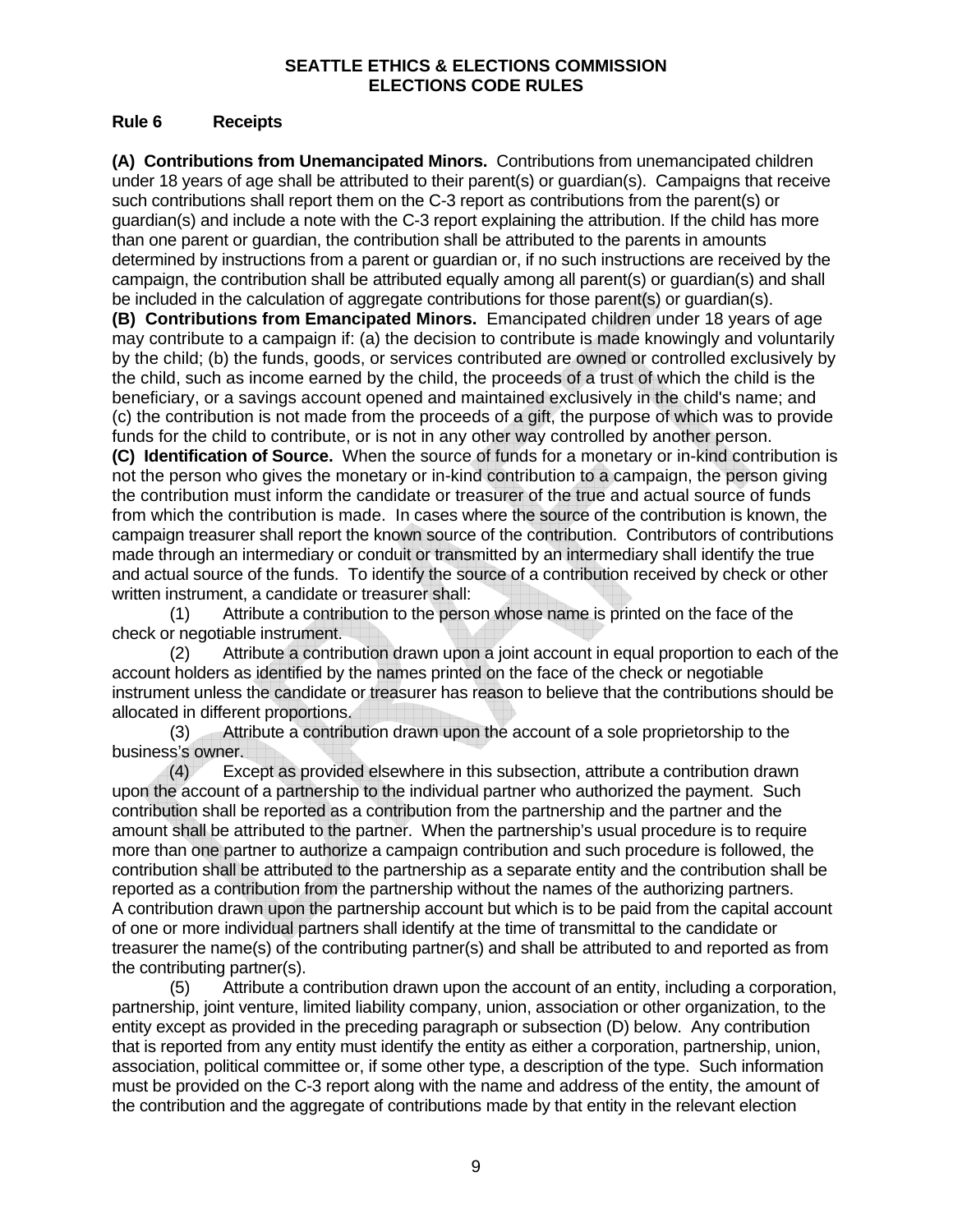cycle. An entity's name that includes the words "Inc.", "Corp.", "Local" or "PAC" will satisfy this requirement in most cases.

**(D) Attribution of an Entity's Contribution.** Any contribution drawn upon the account of a corporation, union, association, or some other entity shall be attributed to that corporation, union, association, or other entity unless (i) paragraphs (C)(3) and (C)(4) above provide otherwise, or (ii) the entity is an affiliate of an individual or another entity pursuant to this subsection. If an entity is affiliated with an individual or two entities are affiliated pursuant to these rules, then contributions from such entities will be reported on a C-3 report as contributions from the individual or whichever entity first contributed to the campaign in that election cycle, as appropriate, and a note shall accompany the C-3 report explaining the attribution.

(1) Attribution to an Individual. For reporting purposes and for the purpose of the mandatory limitation on contributions, all contributions by affiliates of an individual shall be treated as contributions by that individual. The individual shall be reported as the contributor of all contributions by the affiliates of the individual.

(a) For the purposes of this rule:

(1) "affiliate" means, with respect to any individual, any entity in which the individual has any ownership interest and that is directly or indirectly controlled by such individual; and

(2) "controlled by" means possessing, directly or indirectly, the power to direct or cause the direction of the management or policies of an entity, whether through the ownership of voting interests, by contract or otherwise.

*Example 1: Contributions of a publicly held company are attributed to that company. Example 2: The company on whose account the contribution check is drawn is privately owned by one or more owners and one of the owners holds more than 50% of the ownership interest in the company. The company's contribution is attributed to that owner.* 

*Example 3: The company on whose account the contribution check is drawn is privately owned by two or more individuals, none of whom holds more than 50% of the ownership interest in the company (this example includes a company owned in whole or in part by persons in a marital relationship, so long as each person holds 50% or less of the ownership interest in the company) and:*

*(a) one of the owners also manages or otherwise directs the operations of the company. In this case the company is an affiliate of the managing or directing owner. The company is controlled by that owner, resulting in the contribution being attributed to that owner.* 

*(b) the company hires a person to manage the operations of the company, but the approval of one particular owner is required or is in fact typically obtained with respect to significant expenditures by the company (including expenditures in the amount of the contribution). The company is controlled by that owner, resulting in the contribution being attributed to that owner.* 

*(c) the company hires a person to manage the operations of the company, but the*  approval of more than one of the owners is required and is in fact typically obtained *with respect to significant expenditures by the company (including expenditures in the amount of the contribution). The company is not controlled by any single owner or the manager, resulting in the contribution being attributed to the company.* 

*Example 4: The company on whose account the contribution check is drawn is privately owned. The Treasurer of the company has the authority to sign the check. The contribution is not attributable to the Treasurer unless the Treasurer also has the authority to determine the amount and the recipient of the contribution and did so.*

(3) Attribution to An Entity:

(a) Two or more entities are treated as a single person and share one contribution limit under SMC 2.04.370 if one of the entities is: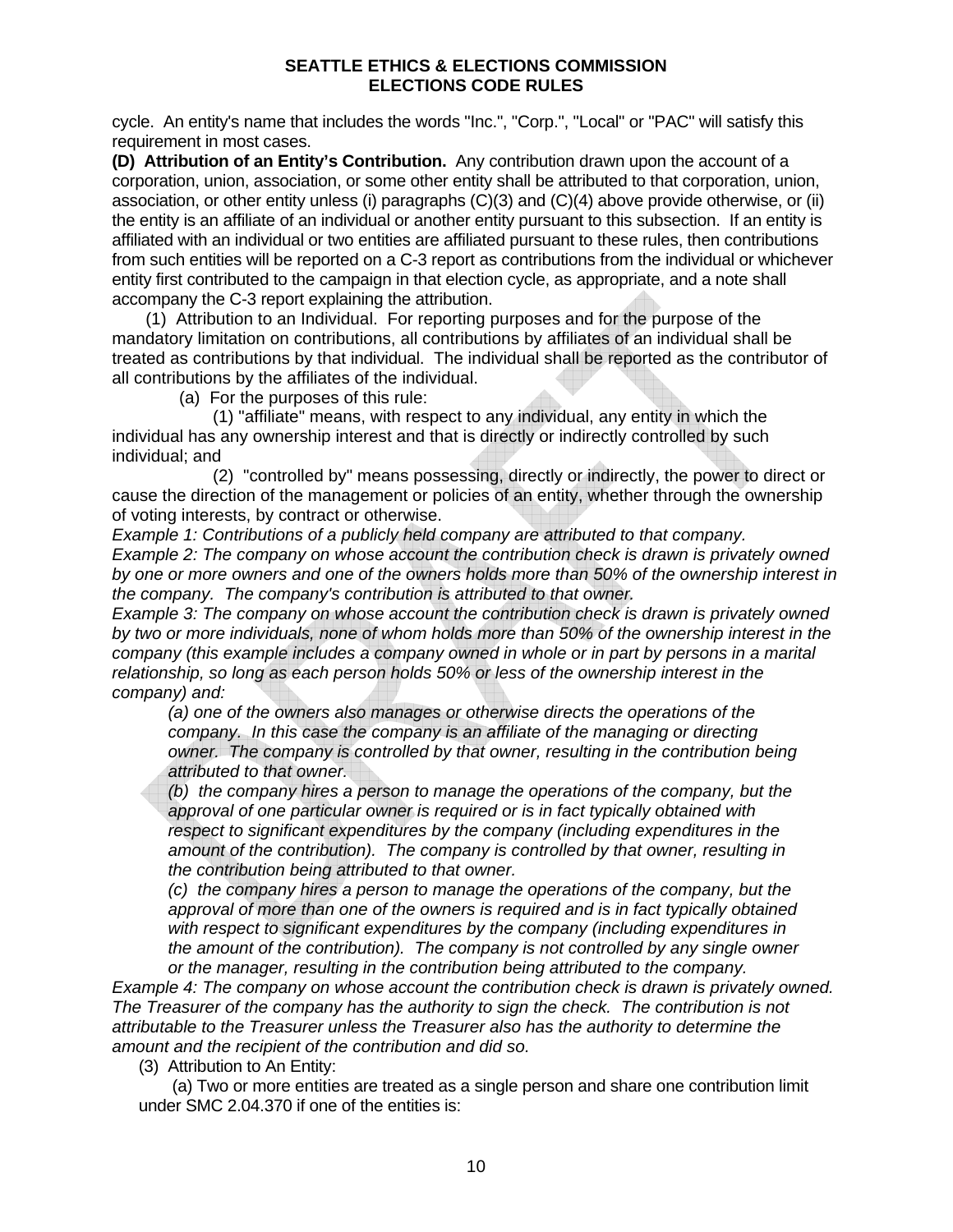(1) A corporation and the other is a branch or division of the corporation; or

(2) A national or international labor union, or state body of such national or international labor union, and the other is a local union or other subordinate organization of such national or international labor union or state body; or

(3) A trade association or state body of such trade association and the other is a branch or local unit of such trade association; or

(4) A national or state collective bargaining organization and the other is a branch or local unit of such national or state collective bargaining organization; or

(5) A national or international federation of labor unions, or a state federation of labor unions, and the other is a local body of such federation; or

(6) A membership organization and the other is a local unit or branch of such membership organization; or

(7) A political committee established, financed, maintained, or controlled by the other entity, and that other entity is an entity referenced in (1) through (6) above.

(4) In addition to paragraph (3) above, two or more entities shall be treated as one person if one of the entities is established, financed, maintained or controlled by the other, as evidenced by any one of the following factors:

(a) One entity owns a controlling interest in the voting stock or securities of another entity; or

(b) One entity has authority or the ability to direct or participate, other than through a vote as a member, in the governance of another entity through provision of constitution, bylaws, contract or other formal or informal procedure, or has authority or the ability to hire, appoint, demote or otherwise control, other than through a vote as a member, the officers or other decision making employees or members of another entity; or

(c) One entity has a common or overlapping membership with another, and (i) the entity had an active or significant role in the formation of the other entity; and (ii) the entities have similar patterns of contributions or contributors which indicate a formal or ongoing relationship between the entities; or

(d) One entity provides, causes or arranges funds, services or goods in a significant amount or on an ongoing basis, through direct or indirect means to the other entity, for less than full consideration. Full consideration includes the payment of membership dues.

**(E) Attribution of Earmarked Contributions.** An earmarked contribution shall be attributed to both the actual contributor and the conduit. All contributions made by a person or entity, either directly or indirectly, to a candidate or to a political committee, are considered to be contributions from that person or entity to the candidate or political committee, as are contributions that are in any way earmarked or otherwise directed through an intermediary or conduit to the candidate or political committee. For the purposes of this section, "earmarked" means a designation, instruction, or encumbrance, whether direct or indirect, expressed or implied, or oral or written, that is intended to result in or does result in all or any part of a contribution being made to a certain candidate. If a conduit or intermediary exercises any direction or control over the choice of the recipient candidate, the contribution is considered to be by both the original contributor and the conduit or intermediary.

#### **(F) Procedures for accepting and reporting contributions made by credit/debit card.**

1. Contributors may not use corporate credit/debit cards to make campaign contributions. The campaign shall verify that the credit/debit card funds being contributed are the personal funds of the contributor and are not those of another by:

(a) requiring the contributor to:

(1) check a box on a website affirming that the contributor is using his or her own personal funds, or

(2) sign a remittance envelope or a credit card slip authorizing the use of the contributor's credit/debit card for the contribution, and,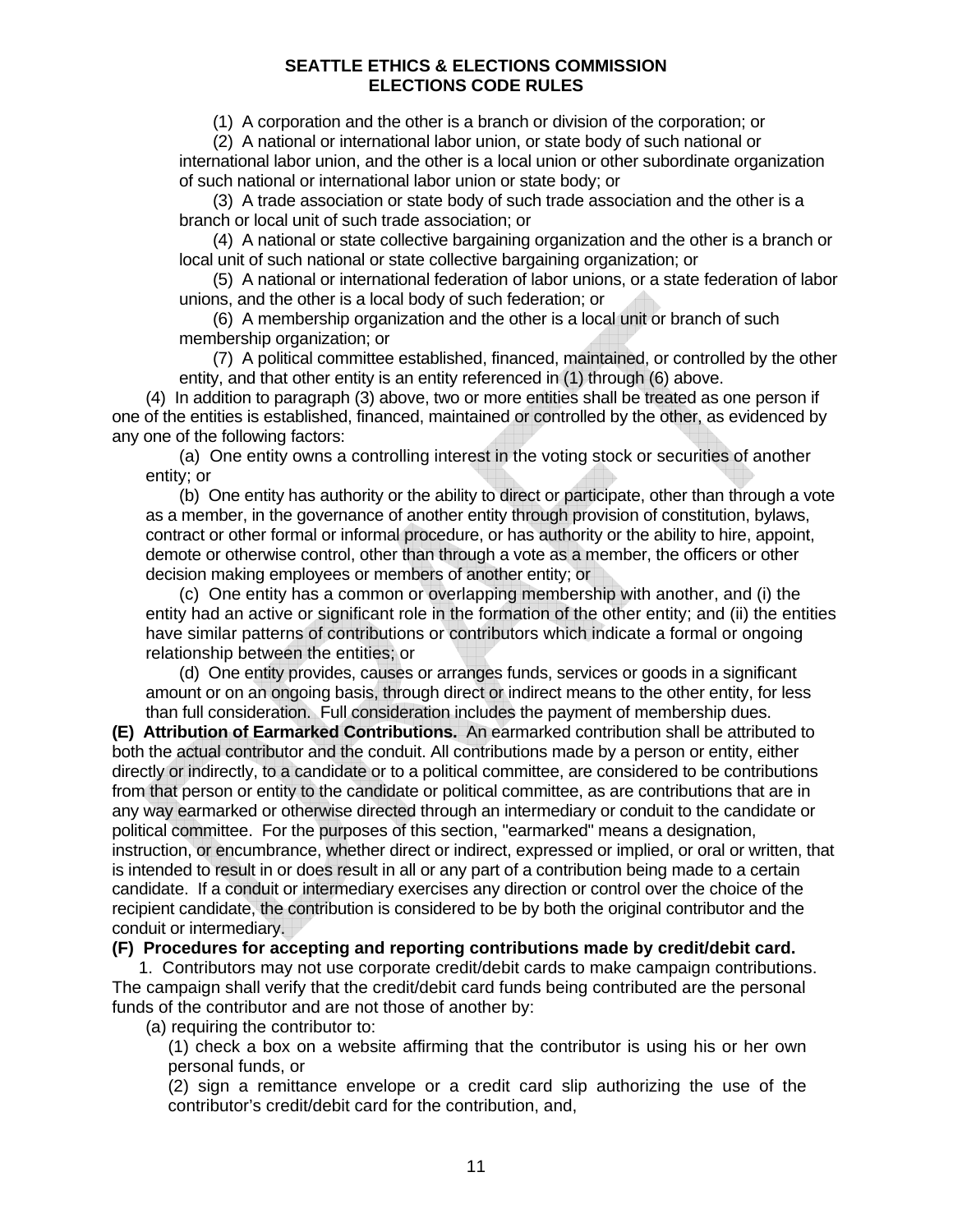(b) obtaining the bank's approval of the transaction based upon, at a minimum, characters from the credit/debit card number and expiration date.

If such verification cannot be obtained, the campaign shall not process the contribution. 2. A credit/debit card contribution obtained by telephone or in person is received when the credit/debit card information is given to the campaign official or the campaign's agent. Such credit/debit card information shall be submitted to the credit/debit card company within five business days of receipt by the campaign or the campaign's agent. A credit/debit card contribution made on the Internet is received on the date when a campaign official or the campaign's agent receives notice of the contribution. If the credit/debit card information is transmitted directly to the credit/debit card company when the cardholder posts the card number on the campaign web site, the campaign receives notice of the contribution when the campaign official or the campaign's agent receives the credit/debit card company's statement of the deposit of those funds. If the credit/debit card information is stored until the campaign retrieves it and submits it to the credit/debit card company, the campaign receives notice of the contribution when the campaign official or the campaign's agent retrieves the information. A campaign official or a campaign agent shall check the storage site at least once a week to retrieve such information and shall submit the information to the credit/debit card company no later than five business days from the date the cardholder posted the card number on the campaign web site.

3. A candidate or political committee must treat the full amount of a donor's contribution as the contributed amount, even though the candidate or political committee may receive a lesser amount because of transaction fees. If the bank deposit by the credit/debit card company is for the contribution amount less the transaction fee, the campaign shall report on the C-3 for that deposit, the total contribution for each contributor. The transaction fee shall be reported on the Schedule A of the appropriate C-4.

4. When a contribution is made by credit/debit card over the Internet, the electronic record of the transaction created and transmitted by the accountholder shall constitute a "written instrument." This record must be printed in hardcopy and preserved by the recipient candidate or political committee for five calendar years.

5. A committee must collect the following information regarding credit card contributions, in addition to the information that otherwise must be reported under the Elections Code:

- (a) Name on Card
- (b) Date Contribution Submitted to the Bank
- (c) Authorization Code provided by the bank
- (d) Expiration Date of Credit/Debit Card
- (e) Credit/Debit Card Type (Visa, MasterCard, American Express, etc.)
- (f) Last Four Numbers of Credit/Debit Card

6. A web page on which credit/debit card contributions are solicited shall provide boxes for the contributor to check to affirm that: (a) the funds being contributed are the personal funds of the contributor and are not those of another, (b) the contributor is not a foreign national who lacks permanent resident status in the United States, (c) the contributor is making the contribution via the contributor's personal credit or debit card, not through a corporate or business entity card or the card of another, and (d) the contributor is at least 18 years old. If the contribution exceeds \$100, the web site must also require the contributor to list his or her occupation and the name, city and state of his or her employer.

#### **(G) Other**

1. Vendors to Bill for Services. Any vendor who fails to disclose to a committee, within 60 days after delivering goods or services to the committee, the value of the goods or services that cannot be valued other than by giving a bill of accounting shall be deemed to have contributed the goods or services to the campaign.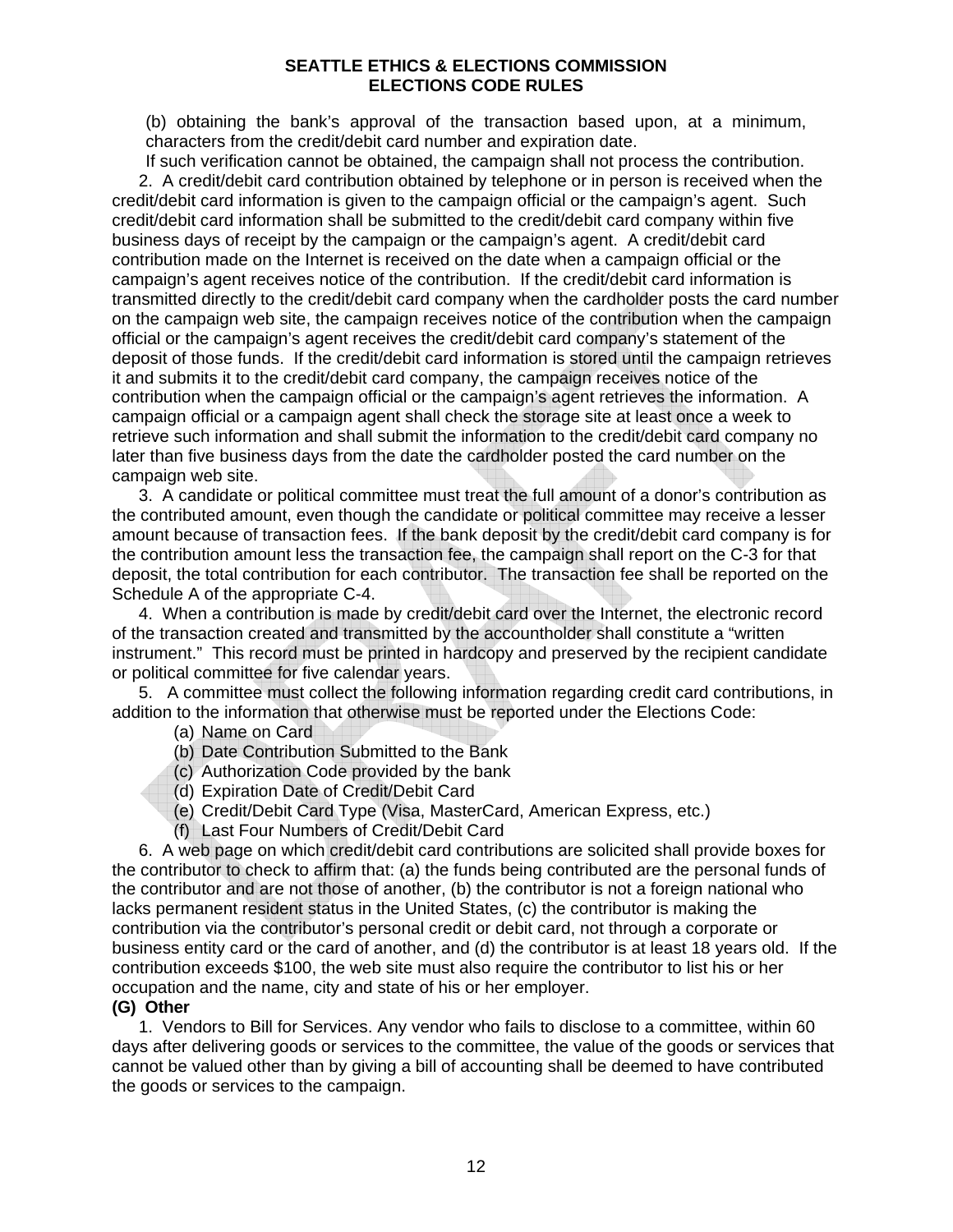2. Vendors May Extend Credit. A vendor who extends credit other than in the ordinary course of business, or a vendor who extends credit to a candidate or committee for a period exceeding the lesser of the normal business or trade practice in the industry or 90 days, has made a contribution equal in value to the credit extended, unless the vendor has made a commercially reasonable attempt to collect the debt or obligation. In determining whether a vendor has made a commercially reasonable attempt to collect the debt, the Commission shall consider: (1) whether the vendor followed its established procedures and its past practice in approving the extension of credit; (2) whether the vendor received prompt payment in full if it previously extended credit to the same candidate or political committee; and (3) whether the extension of credit conformed to the usual and normal practice in the vendor's trade or industry.

3. Pay Bills in 90 Days or Less. A candidate or committee that accepts goods or services for campaign purposes on credit shall pay for those goods or services in full no later than 90 days after receipt of a bill or invoice and in no event later than 90 days after the last day of the month in which the goods were delivered or the services were rendered. A committee that fails to make such payment shall be deemed to have received a campaign contribution equal in value to the outstanding obligation, irrespective of the commercial reasonableness of any effort by the vendor to collect.

4. Unidentified Contributors. A contribution of more than \$25 from a contributor who provides his or her name, and who provides no mailing address shall be reported in Line 2 of the C-3 with the notation that the contributor failed to provide the required information. The amount of the contribution shall be included in the committee's aggregate of unidentified contributions and shall be subject to the limits at SMC 2.04.210.

5. When the candidate or campaign receives an in-kind contribution, but does not yet know the value of the contribution (e.g., use of telephone or free rent) the treasurer shall report a reasonable estimate of the value with a notation that the value is estimated. Once the actual value is known, the committee must report the correction for the difference between the estimated and actual values of the in-kind contribution.

6. Contributions Received During Election Cycle. Contributions may be received only during the election cycle. Any contributions received by the campaign before the beginning of the relevant election cycle, or after the end of the relevant election cycle, shall not be deposited and shall be returned to the contributor. The campaign shall keep a record of the receipt and return of such contributions, but is not required to report them, since the funds shall not be deposited.

7. Bank Interest. If the amount of bank interest credited to the committee's accounts from a single bank by the committee during the reporting period totals more than \$200, then the filer must report the bank interest on the C-3 covering the reporting period during which interest was credited. If the amount of bank interest credited during the reporting period is \$200 or less, the filer may report that bank interest during the reporting period in which the filer receives the bank statement that reports that interest. On the C-3, the filer will report the date the statement reporting the interest was received as the deposit date with a note in the memo field stating the date the bank credited the account. For purposes of this rule, interest is "credited" on the date shown on the statement for the deposit of interest into the account.

*For Example: A campaign that files its July C-3s with its monthly C-4 on August 10 might not receive the bank statement reporting July's bank interest of \$17.02 until August 11 or later. Instead of requiring the committee to amend the July C-3 and C-4 reports, the treasurer may report the bank interest on the date the statement was received (August 11) with a memo showing that the interest was credited to the account on July 31.* 

8. Low-cost Fundraisers

a. Cash Collected at Unattended Containers. Any funds in the possession of a campaign that were not given to a campaign agent, e.g., cash placed in an unattended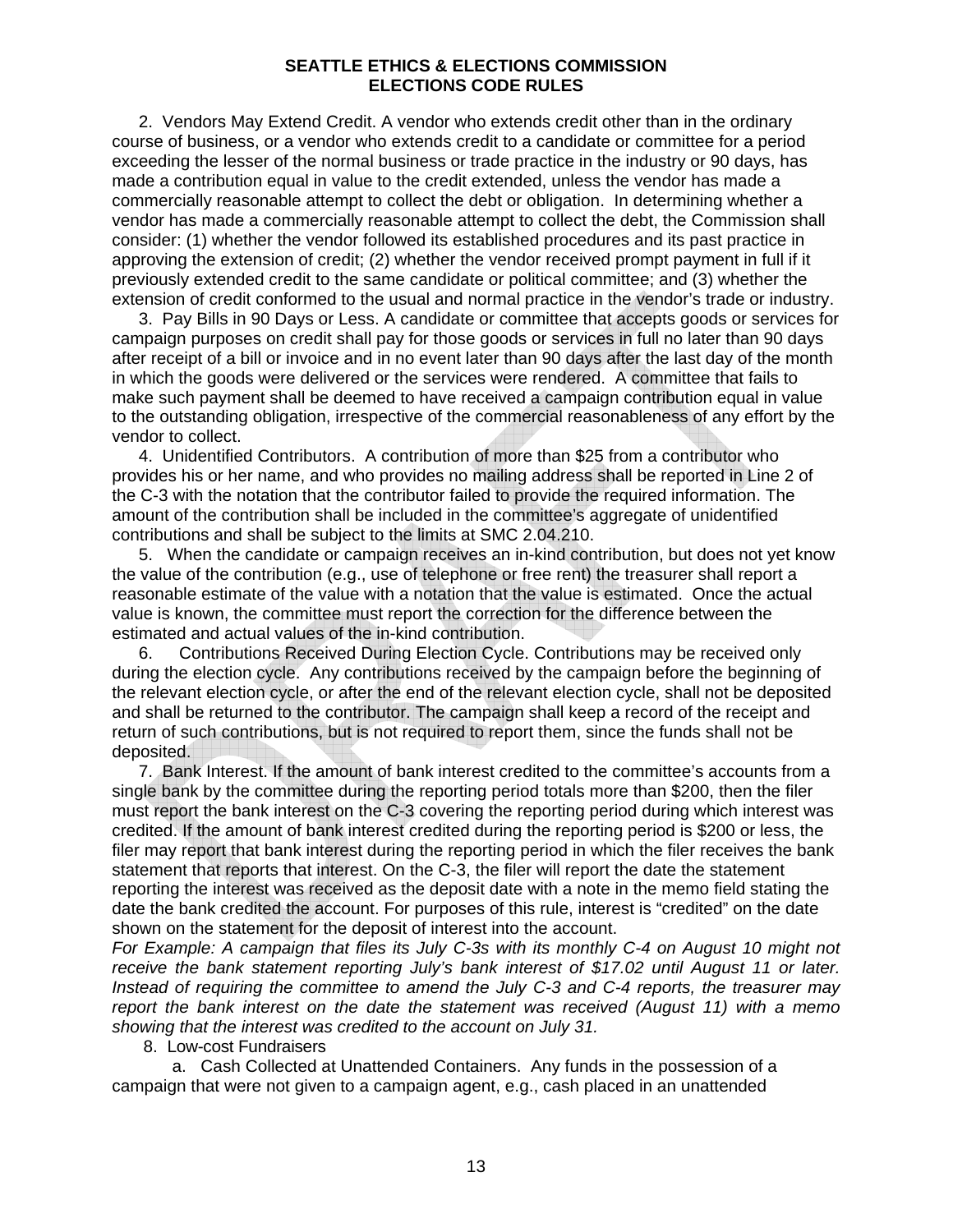container, shall be treated as anonymous contributions subject to the anonymous contribution limit of SMC 2.04.210.

b. Qualified Low-Cost Fundraiser Activities. Only the following fund-raising activities may qualify as "low-cost fundraisers" for the special low-cost fundraiser reporting pursuant to SMC 2.04.220(A)(1): (a) the sale of low-cost items such as pencils, T-shirts, and other small items, or minor services, such as car washes, at prices that do not exceed a reasonable approximation of the fair market value of each item or service sold at the fundraiser, or (b) a gambling operation licensed, conducted, or operated in accordance with the provisions of RCW Chapter 9.46, or (c) events at which an entry fee is charged, so long as the total of all the per person entry fees for the campaign's low-cost fundraiser events held in a single election cycle does not exceed \$25.

c. Payment of more than \$25 for goods or services or for participation in a gambling game licensed, conducted, or operated in accordance with the provisions of RCW Chapter 9.46, may be accepted at low-cost fundraisers, but the name, address and, where payments aggregate to more than \$100, the payer's occupation and employer name, city and state must be recorded and reported pursuant to SMC 2.04.220(C)(6).

d. Reporting contributions to low-cost fundraisers as a lump sum without contributor name and address is in lieu of reporting them as anonymous contributions. Therefore, only sales and low-cost or gambling events at which it is not practicable to obtain the names and addresses of the contributors may be reported pursuant to SMC 2.04.220(C)(6).

e. The low-cost fundraiser report for a sales event shall include a description of, the number of and the individual price for the items or services that were sold and the number of sales made.

9. Cost of Consumables

 a. Consumables are Deductible. In certain cases, such as fundraisers where the campaign provides food or drinks, campaigns may deduct the cost of consumables from a contribution and report the remainder of the contribution.

b. Notify Contributors of Deduction Amount. If the committee charges more for admission to an event than the contribution limit allows with the intent that the cost of consumables will be deducted from the admission price, the committee must include a written notice with the invitation and with any subsequent confirmation device (e.g. admission ticket, confirmation postcard, e-mail) that clearly states: (i) the portion of fully-paid admission that will be treated as a contribution, and (ii) the per person cost of consumables.

c. Consumables Deducted Only for Individual who Purchases Tickets. If a single person purchases more than one ticket to a single fundraising event, the cost of consumables can be deducted only from the price of one ticket; the full price of all the other tickets that same person purchased must be reported as a contribution and is subject to all contribution limits.

# **Rule 7 Payments**

**(A) Refunding Contributions That Exceed the Contribution Limit.** If a committee receives a contribution over the contribution limit, the treasurer or deputy treasurer may return the contribution, or deposit the contribution and immediately refund the excess contribution amount. If the committee elects to refund the amount of the contribution over the limit, the committee must maintain a sufficient bank balance until the refund check is cashed to cover the cost of the committee's expenditures in addition to the refunded amount. If the refund does not clear the committee's bank within 60 days of the campaign's receipt of the illegal contribution, the treasurer must stop payment on the refund check, and issue the contributor a cashier's check for the excess contribution amount. The treasurer may deduct the cost of the cashier's check from the contributor's refund.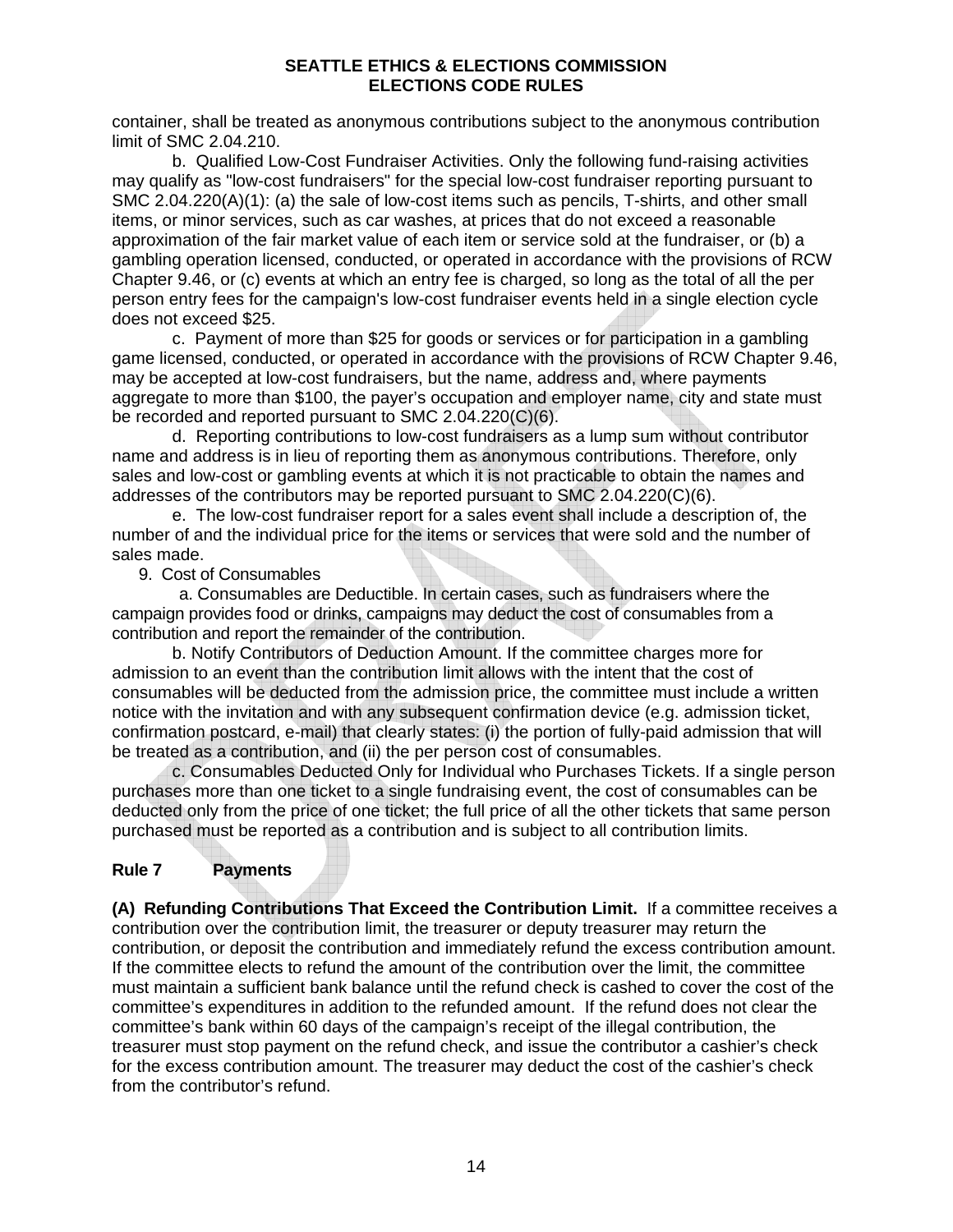**(B) Reimbursements to be Paid Within 21 Days.** Any person who, with the expectation of repayment, makes documented out-of-pocket campaign expenditures on behalf of a campaign has made a loan to the campaign committee, which shall be subject to the Elections Code's contribution limits, unless that person is reimbursed within 21 days of the expenditure. Undocumented out-of-pocket campaign expenditures are in-kind contributions subject to the Elections Code's contribution limits.

**(C) Payments to Subvendors and Subcontractors.** Expenditures made on behalf of a candidate or political committee by any individual or business employed or retained for the purpose of organizing, directing, managing or assisting the candidate's or the committee's efforts shall be deemed expenditures by the candidate or committee. Such expenditures shall be reported by the candidate or committee as if made or incurred by the candidate or committee directly. For example, when payments to a consultant, in the aggregate, exceed \$50, the following shall be reported: (1) the purpose of the consultant's work; (2) the consultant's name and address; (3) the amount paid to the consultant; and (4) the names and addresses of the entities to whom the consultant made payments in excess of \$50, the purpose of the payments and the amounts of the payments.

**(D) Outstanding Obligation.** When an obligation of \$50 or more has been outstanding for 30 days or more, or when the estimated value of an obligation at the time it is incurred is \$250 or more, the treasurer shall report the actual value, if known, or a reasonable estimate of the value of the obligation.

**(E) Description of Expenditure.** Treasurers shall provide a description of each expenditure, with a narrative description of each expenditure in excess of \$5,000. Expenditures by credit or debit card shall be reported as if the campaign paid the vendor directly, i.e. the name and address of the vendor that accepted the credit/debit card payment, and the purpose of the expenditure to that vendor shall be reported.

#### **(F) Use of Campaign Funds**

(1) No Personal Use. Campaign funds may not be used for the material personal benefit of the candidate, campaign staff or campaign volunteers. this prohibition includes, but is not limited to: household food items or supplies; clothing (other than special attire such as tuxedos or formal gowns for special campaign events and items of clothing that are directly related to the campaign, e.g., T-shirts or caps with campaign insignia); hygiene and grooming; travel other than for campaign purposes; payment of personal debt; membership in organizations that provide members with material benefits (such as health clubs and country clubs) or memberships in other organizations unless such memberships are directly related to the candidate's campaign and would not be sought except for campaign purposes; tuition payments, other than those associated with training campaign staff; funeral, cremation or burial expenses; mortgage, rent or utility payments for candidate or candidate family residence or for personal property owned by the candidate or candidate family member and not used for campaign purposes; admission to sporting event, concert, theater or other form of entertainment, unless admission is directly related to a specific campaign activity and not merely incidental to that activity; or salary payments to a candidate family member or other person, unless the family member or other person is providing bona fide services to the campaign and the payments are not in excess of the fair market value of the services provided.

(2) Campaign Expenditures that Benefit Candidate, Committee Staff or Volunteers. Campaign expenditures that benefit the candidate, committee staff or volunteers are permissible when directly related to the campaign.

*EXAMPLE: A campaign may throw a pizza party or other team building event that occurs during the course of the campaign.*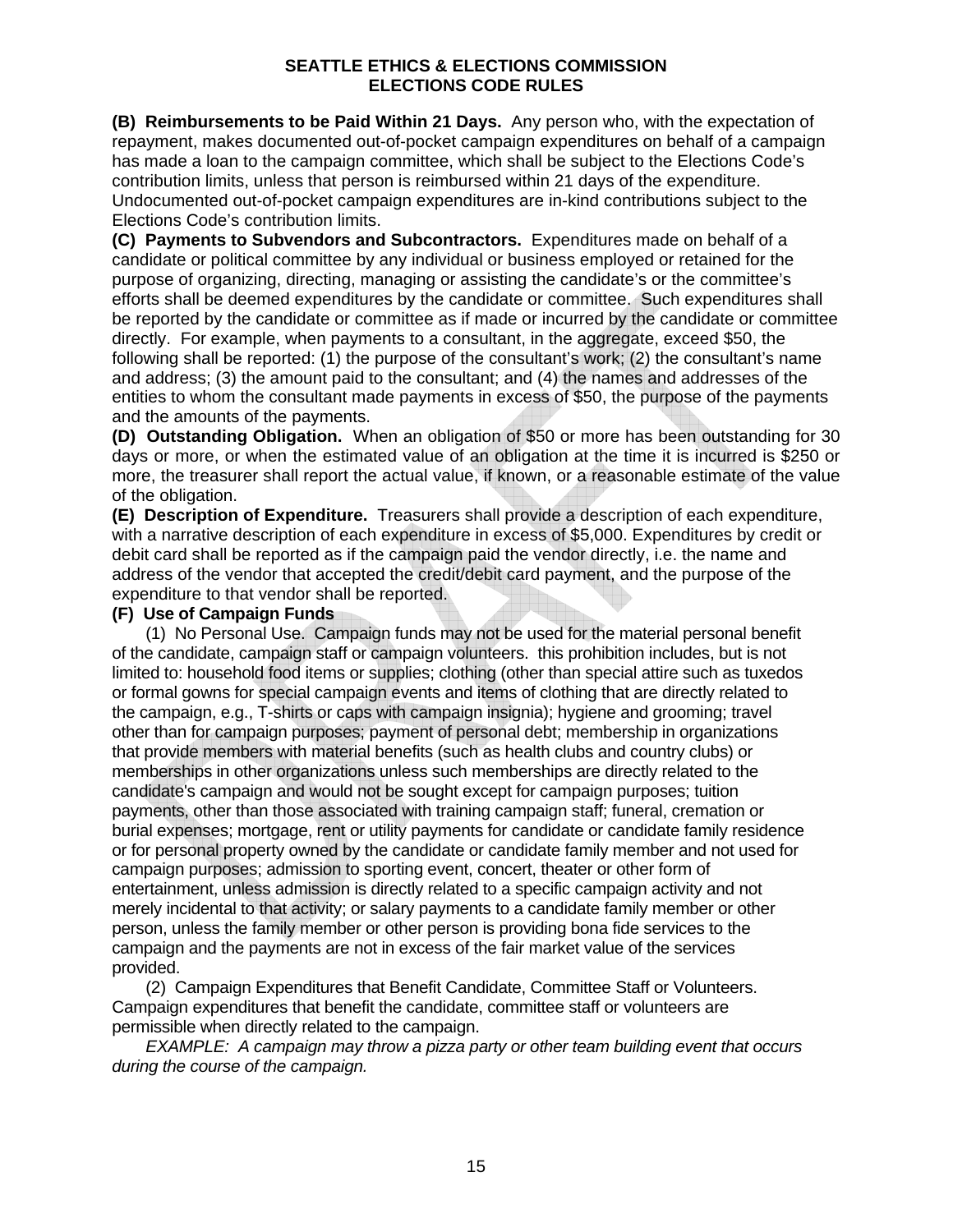(3) No Public Office Expenditures. Campaign funds may not be used for public office expenses, including, but not limited to, general operation and overhead of public office, gifts, or parties for public office employees or their relatives.

(4) Candidate Committees Cannot Contribute to Other Candidates. Candidates and candidate political committees may not use campaign funds to contribute to another candidate, a candidate committee, or a political action committee, except that surplus funds may be contributed to a bona fide political party or political party caucus.

#### **(G) Internet Use**

(1) A campaign committee's expenditures to design, develop, maintain, and/or advertise candidate or ballot issue committee web sites are reportable. If the web site design, development and maintenance are done by a volunteer who (i) does not ordinarily charge a fee for that work and/or (ii) is not paid by someone to do the work, the value of that work is not a campaign contribution.

(2) When someone other than the campaign committee expends money, in concert, collaboration, coordination, consultation or cooperation with the campaign, to design, develop, maintain, and/or advertise a web site that promotes or opposes the candidate or ballot issue, the expenditure is an in-kind contribution. When a person expends \$100 or more, not in concert, collaboration, coordination, consultation or cooperation with the campaign, to design, develop, maintain, and/or advertise a web site that promotes or opposes the candidate or ballot issue, the expenditure is an independent expenditure that must be reported by the person making the expenditure.

(3) Web sites are not reportable as contributions to the campaign when they are set up on home computers by volunteers who do not spend funds in addition to the funds usually spent on their personal Internet services. However, expenditures for items such as registering a domain name or hosting the site on server space that is not part of the volunteer's usual allocated space are reportable, either as expenditures by the campaign, or in-kind contributions to the campaign.

(4) Links

(a) Links to candidate or ballot issue committee web sites or e-mail addresses are not contributions unless:

(1) the site with the link normally charges for posting a link, in which case the link is an in-kind contribution valued at the fair market value of the link; or

(2) money is expended to post the link, in which case the person spending the money has made an in-kind contribution; or

(3) money is expended to advertise the site on which the link is placed for the purpose of drawing users to the site, in which case the person paying for the advertising will have made an in-kind contribution to the campaign valued at the expenditure for the advertising.

(b) Expenditures for posting, maintaining, or advertising a link are not contributions when the entity provides links to all candidates in the same race, without editorial comment or ranking of the candidates by order of presentation.

*EXAMPLE: Links on the League of Women Voters' web site to candidate web sites do not constitute contributions to the campaigns because the League links to all campaigns that have web sites and does not rank the candidates, but presents them as they appear on the ballot or alphabetically with other candidates for the same position.* 

(5) Electronic messages and Listservs

(a) Address lists with value include: (i) lists that have been purchased; (ii) lists that have been compiled from private sources, other than the person compiling the list; (iii) lists compiled from public records by a person paid to compile them; (iv) lists provided by one campaign to another campaign.

#### **Rule 8 Independent Expenditures**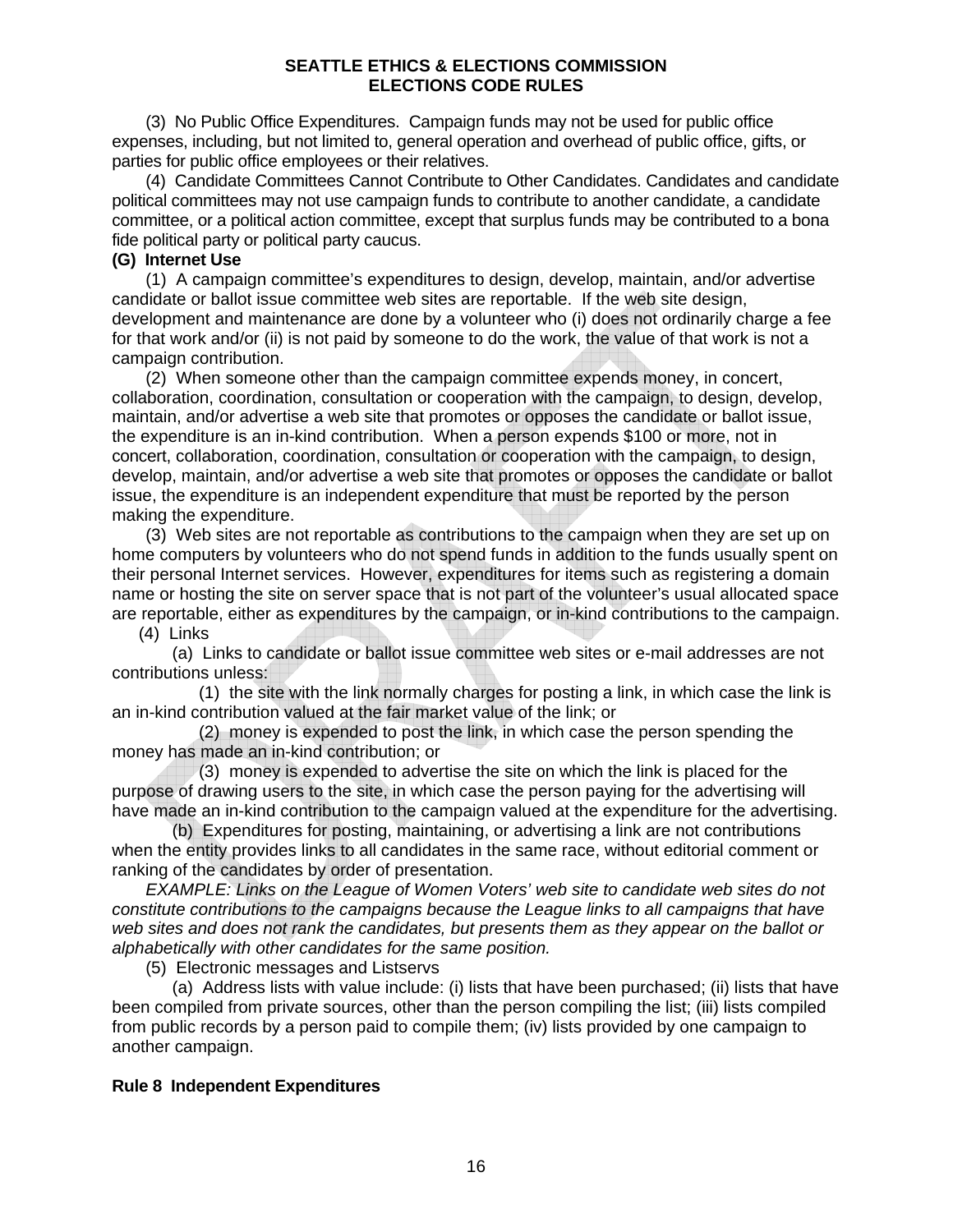**(A) Committee Cannot Encourage Others to Make Independent Expenditures.** If a candidate or a political committee advises, counsels or otherwise knowingly encourages any person to make an expenditure which, if made by the candidate or committee would be regulated by SMC 2.04, for the purpose of avoiding direct contributions or for any other reason, the person making such expenditure shall be considered an agent of the candidate or political committee encouraging the expenditure and the expenditure shall be considered an expenditure of such candidate or political committee.

**(B) Expenditures made in concert, collaboration, coordination, consultation or cooperation.** Expenditures made by any person in concert, collaboration, coordination, consultation or cooperation with, or at the request, or suggestion of a candidate, his or her political committee, or their agents shall be considered to be an in-kind contribution to, and an in-kind expenditure by, the candidate.

**(C) Use of Committee's Political Advertising.** It is not an independent expenditure to finance or cause the dissemination, distribution, or publication, in whole or in part, of broadcast, written, graphic, or any other form of political advertising prepared by a candidate, a political committee, or the authorized agent of a candidate or political committee. Such activity is a contribution to the candidate or political committee.

**(D) No Independent Acts with Inside Knowledge.** No person involved in a campaign, including paid consultants and unpaid volunteers, may make independent expenditures that benefit that campaign.

# **Rule 9 Political Advertising**

**(A) Sponsor ID required on Printed, Electronic and Broadcast messages.** Sponsor identification shall be placed on all written materials promoting or opposing a candidate or ballot issue, including, but not limited to, brochures, newspaper and magazine advertisements, web pages, widely distributed e-mail messages, handouts, and leaflets, except as provided below. Campaign or candidate web sites and electronic communications promoting or opposing ballot issues or candidates are political advertising that require sponsor identification, except that web sites and electronic communications do not require sponsor identification if they were designed, drafted and distributed by individuals who do not ordinarily charge a fee to design, draft, or distribute web site or electronic communications, are not paid by someone to do so, and are using their personal computers and lists of e-mail addresses that have no fair market value. **(B) Exceptions to Sponsor ID Requirement.** Sponsor identification is required on all forms of political advertising except the following:

leaflets containing only the expressions of the person who drafts, distributes by hand and pays for the copying of them and who functions independently of any campaign. *McIntyre v. Ohio Elections Comm'n*, 514 US 334, (1995);

ashtrays badges & badge holders balloons bingo chips brushes bumper stickers (4" x 15" or smaller) business cards buttons cigarette lighters clothes pins clothing

coasters combs cups earrings emery boards envelopes erasers frisbees glasses golf balls & tees hand-held signs hats

horns ice scrapers inscriptions key rings knives labels letter openers magnifying glasses matchbooks nail clippers & files newspaper ads (one column inch or smaller)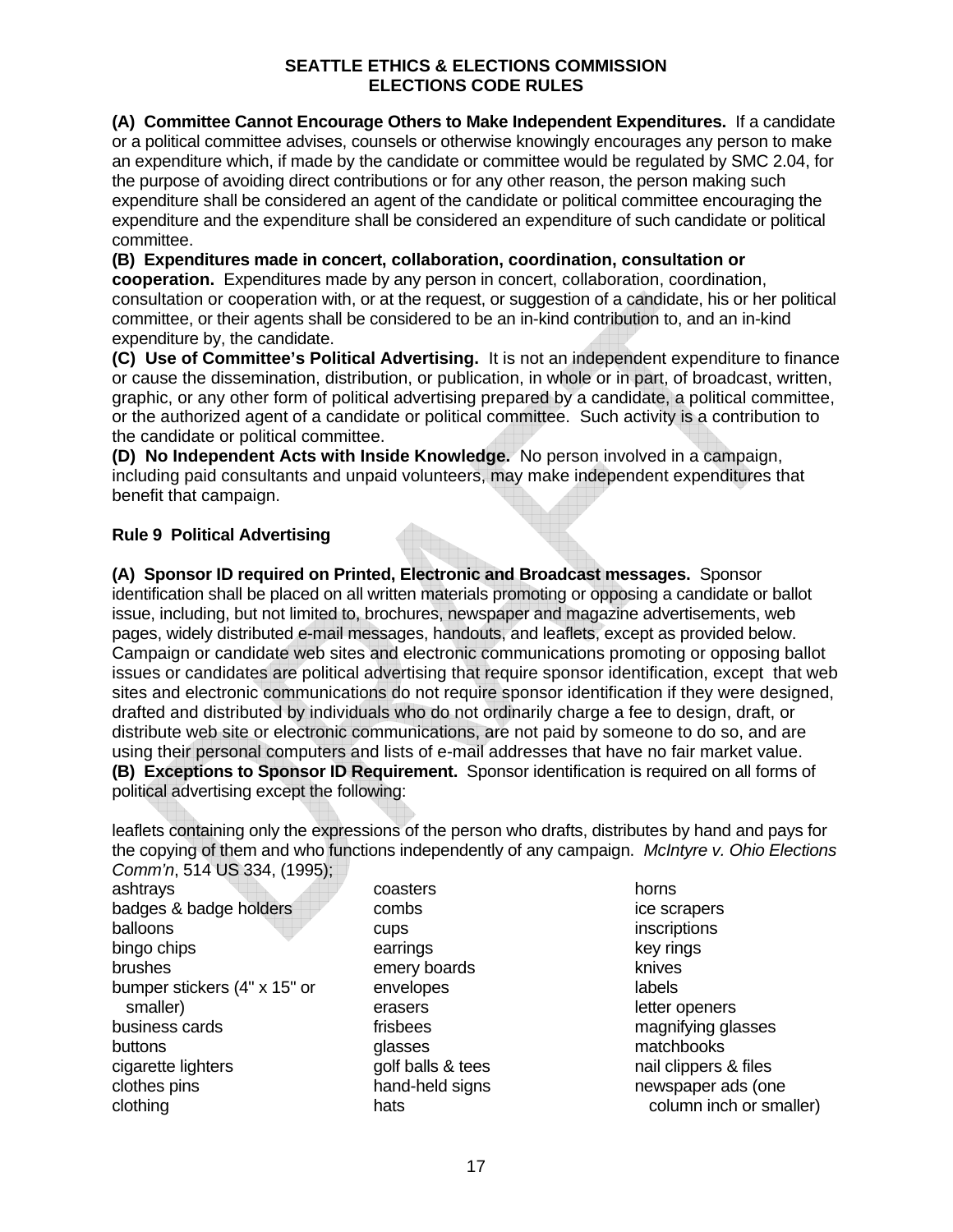noisemakers official state or local voter pamphlets paper & plastic cups paper & plastic plates paper weights pencils pendants pennants pens pinwheels

plastic tableware pocket protectors pot holders reader boards with moveable letters ribbons rulers (12" or smaller) shoe horns skywriting staple removers

stickers (2-3/4" x 1" or smaller) sun glasses sun visors swizzle sticks tickets to fund raisers water towers whistles yard signs yo-yo's and all similar items.

**(B) Exception for Broadcast Advertising.** Broadcast political advertising need not include the sponsor's address, but must include the the sponsor's name.

# **Rule 10 Prohibition Against Use of Public Office Facilities in Campaigns**

**(A) Permissible Activities.** SMC 2.04.300 does not prohibit a City officer or employee from expressing his or her own personal views, as long as such expression does not involve the use of public facilities or publicly paid time (except vacation time); nor does it prevent a public office or agency from making facilities available on a non-discriminatory basis; nor does it prevent a public office or agency from making an objective and fair presentation of facts if that is part of its normal conduct.

# **Rule 11 Winding up a Campaign**

**(A) Disposition of Surplus Funds and Assets.** The final C-4 must show the disposition of any surplus, or debt, and any capital asset for which the campaign paid \$200 or more, or an inkind contribution valued at \$200 or more, on a Schedule A, Schedule L or C-3, as appropriate. If the campaign disposes of such capital assets, it shall attach to the C-4 for the period a note describing the asset, date of purchase and name and address of the person or new political committee to which the asset is being transferred. The final C-4 must show a zero balance. **(B) Contributor's Permission Required to Transfer Surplus.** A candidate must, in writing, ask sufficient contributors who are eligible pursuant to Rule 11(C) below, to sign a grant of permission to transfer the funds or assets from the committee for the former office to a committee for an identified new office. The contributors who must grant permission for a transfer of funds or assets are those contributors identified pursuant to Rule 11(C) whose listed contributions equal the amount of the surplus funds or assets to be transferred. A transferred asset is not attributed to a contributor; it is transferred from the old committee.

# **(C) Transferring surplus funds or assets.**

(1) The Executive Director will prepare a list of contributors who may give permission to have their contributions transferred from one candidate committee to the same candidate's committee for a different office. The Executive Director shall assume the first contributions received were the first contributions spent.

(2) The Executive Director shall create a list of contributors, beginning with the most recent contributions to the candidate's committee and working backwards chronologically until the aggregate of those contributors' contributions equals the amount of funds and assets at their fair market value on hand. If a contributor does not grant permission to have his contribution transferred, the committee may not solicit a different contributor for permission unless that contributor is already on the list provided by the Executive Director and contributed funds that remain available to be transferred.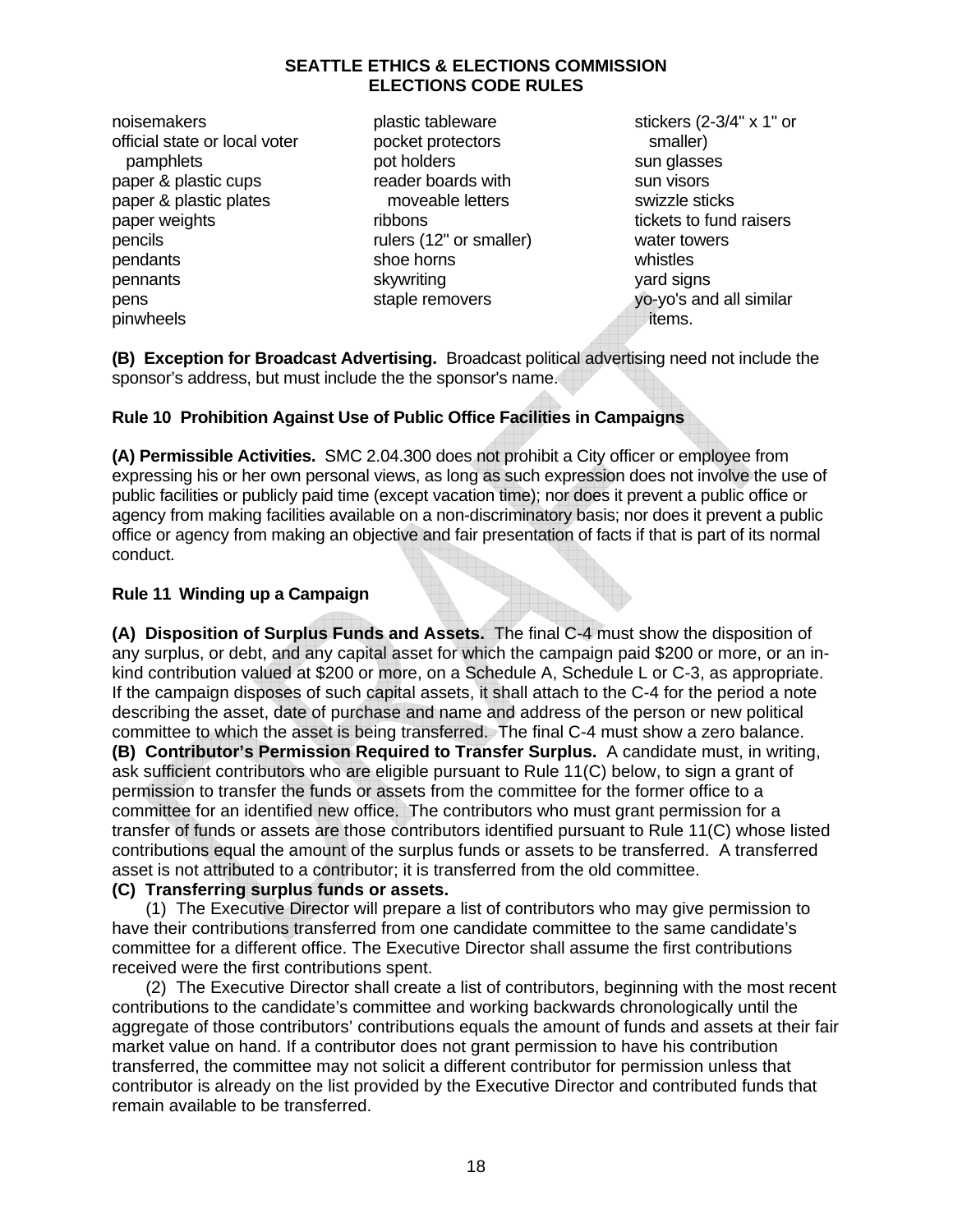**(D) Disposing of Campaign Debt.** A candidate committee with a debt may dispose of the debt, and then file a final report, in the following ways: (a) by receiving sufficient contributions to pay the debt; (b) by transferring the debt to a new campaign for the same office; (c) by obtaining agreement from the creditors to forgive the debt (such forgiveness is considered a contribution and contribution limits apply); or (d) by the candidate personally assuming any campaign debt and reporting such assumption as a contribution to his or her campaign.

**(E) Transferring Debt.** Candidate, ballot issue, and independent expenditure committees may transfer loans, debts and other obligations to a new campaign for the same office or the same issue and the new campaign may assume such loans, debts or obligations. The following reporting rules shall apply to such a transfer and assumption:

(1) Transferring Loans. The transferring committee shall report the transfer of a loan by filing a Schedule L with its final report that reports the loan as forgiven on line 3 of Schedule L. The transferring committee shall also file an amendment to the original C-3 reporting receipt of the loan. This amendment shall change the name of the lender from the name of the original lender, to the name of the new committee to which the loan is being transferred. In addition to the name of the new committee, this report shall include the new committee's address. Where the new committee is a candidate committee, the amendment shall also include the year in which the new committee's candidate will appear on the ballot. Where the new committee is a ballot issue committee, the amendment shall also include the word "new" after the committee name. Where the new committee is a continuing political committee, the amendment shall also include the word "continuing" after the committee name. The new committee shall report the assumption of the loan by including a Schedule B with its initial C-4. It shall report the loan on line 3. Under "Vendor's/Recipient's Name and Address," the new committee shall report the name of the person who originally made the loan to the transferring committee.

(2) Transferring Other Debts or Obligations. The transferring committee shall include a note with its final report reporting that the debt or obligation has been transferred to the new committee, including the name and address of the new committee, the year in which the new committee's candidate or ballot issue will appear on the ballot, the name and address of the vendor, a description of the obligation, and the amount owed. The new committee shall report assumption of the debt or obligation by filing a Schedule B with its initial C-4 and reporting the debt or obligation on line 3.

#### **Rule 12 Maintenance and Inspection of Campaign Records**

**(A) Records to be Maintained.** The following records must be maintained in the campaign files: copies of checks deposited into the campaign account and photocopies, or the hard copy equivalent, of checks withdrawing funds from the campaign account, paper copies of credit/debit card contribution receipts, attached to paper copies of the deposits of the credit/debit card contributions, records of expenditures, including invoices and receipts, records of reimbursements, contracts, bank records, communications with vendors and potential vendors, names and addresses of contributors, copies of disclosure reports, regulatory and licensing filings, accounting records, proof of compliance with Rule 6(F), and any other written or electronic records of campaign activity.

#### **(B) Availability of Records.**

(1) The following campaign records shall be available for public inspection during the eight days before the election: bank account statements, check registers, copies of or the hard copy equivalent of checks deposited into the account and copies of checks withdrawing funds from the account, copies of all deposit slips and invoices, paper copies of a spreadsheet or a ledger,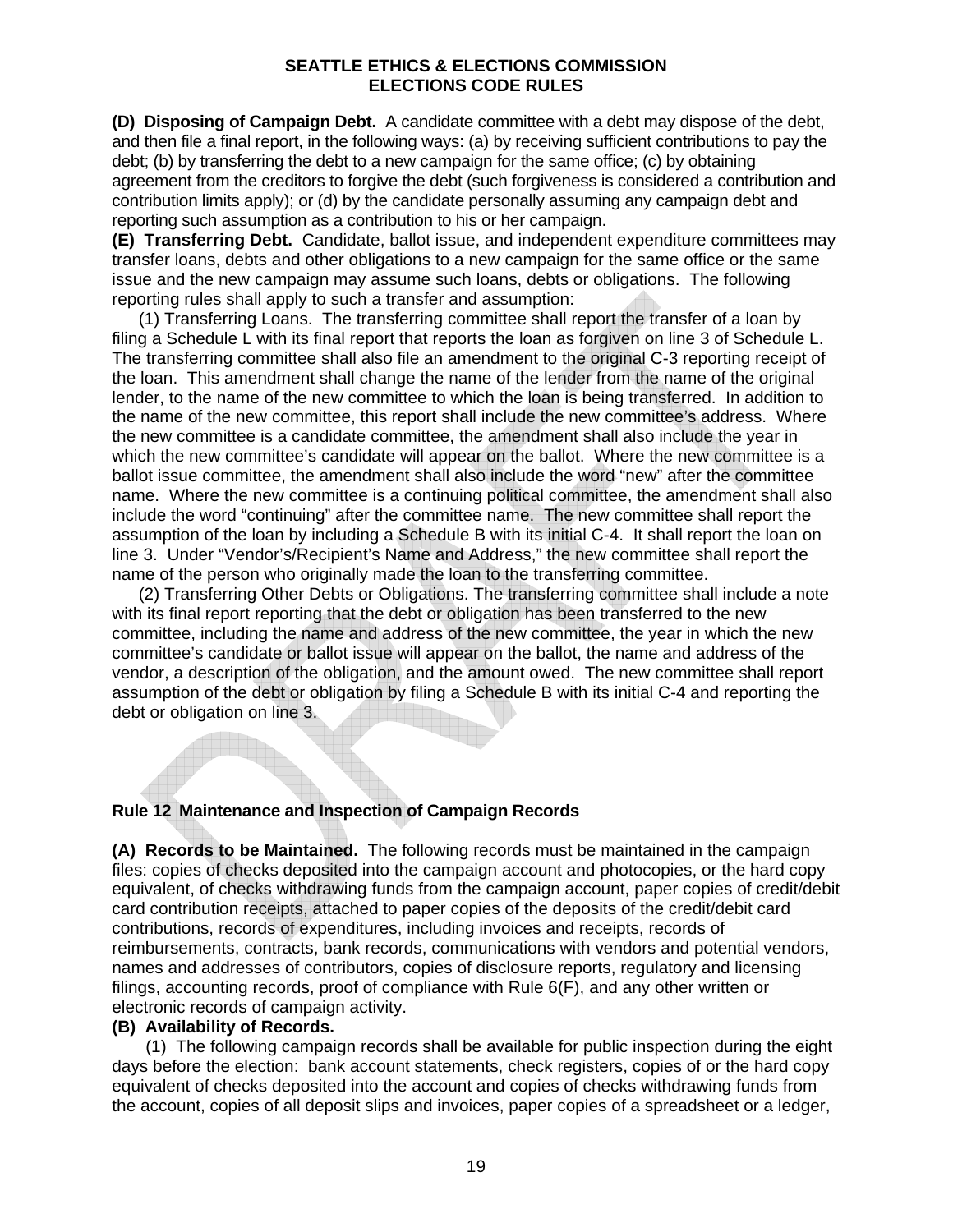or a method of viewing the copies if stored electronically. Committees must also provide one of the following, at the committee's discretion: (1) paper copies of electronic reports; (2) appropriate electronic viewing access to the reports; or (3) if the requestor provides a disk that is appropriately formatted to the committee's computer, a copy of the reports on the disk. To protect the confidentiality of contributors' financial information, the treasurer or deputy treasurer may remove checking account numbers and credit/debit card numbers from copies of documents placed on public display, so long as copies containing checking account numbers and credit/debit card numbers are retained.

(2) On every day from the seventh day before an election through the day immediately before an election, other than Saturday, Sunday, or a legal holiday, campaign records must be available at the designated place for inspections both (i) by appointment and (ii) for two hours between 8:00 a.m. and 8:00 p.m. The appointment must be allowed at an authorized time and day for such inspections that is within 24 hours of the time and day that is requested for the inspection.

**(C) Location of Records.** The location where the campaign records shall be open for public inspection designated on the C-1 shall not be changed within four weeks of the date of the election in which the candidate or issue shall appear on the ballot, except with written approval of the Executive Director. Every odd-numbered year, the Executive Director shall identify public facilities and their available hours in which the campaigns may display campaign records during the eight days before the election.

#### **Rule 13 Miscellaneous**

**(A) Designate Office and Date of Election.** All candidates shall designate a specific office and date of election on their C-1. Once designated the office and date of election may not be amended. If the designation changes, the campaign account must be closed, any funds must be disposed of in accordance with the Code provisions addressing disposition of surplus funds, a final report must be filed and a new account established with a new C-1 report filed bearing the new designation.

**(B) Primary Election Results Uncertain.** Candidates whose results in the primary election are uncertain must continue filing all reports as though their names will appear on the General Election ballot, until the Primary Election results have been certified. Ballot issue committees with a chance of having the ballot issue appear on a special election, primary, or general election ballot must file all reports as though the ballot issue will appear on the next legally possible election ballot, until one of the following occurs:

(a) the time for filing voter signatures to qualify the ballot issue for that ballot has passed and either (i) the number of signatures submitted cannot mathematically qualify the ballot issue for that ballot, or (ii) the City Clerk reports that there are not a sufficient number of valid signatures to place the ballot issue on that ballot; or

(b) the deadline for the City Council to place the ballot issue on that ballot has passed without the Council acting to place the ballot issue on that ballot.

When either (a) or (b) has occurred, the ballot issue committee shall file all reports as though the ballot issue will appear on the next legally possible election ballot, and so forth, until there are no legally possible elections for that ballot issue.

*Example 1: A candidate appeared on the primary election ballot, but the vote was close and a recount has been ordered. The candidate must continue to file reports of all deposits on Mondays for the previous seven days, per SMC 2.04.250(C), until the results are certified and indicate that the candidate did not receive a sufficient number of votes to be placed on the general election ballot.* 

*Example 2: A ballot issue committee submitted a facially sufficient number of signatures to the City. The signatures have not been certified, but could be certified in time for the ballot issue to*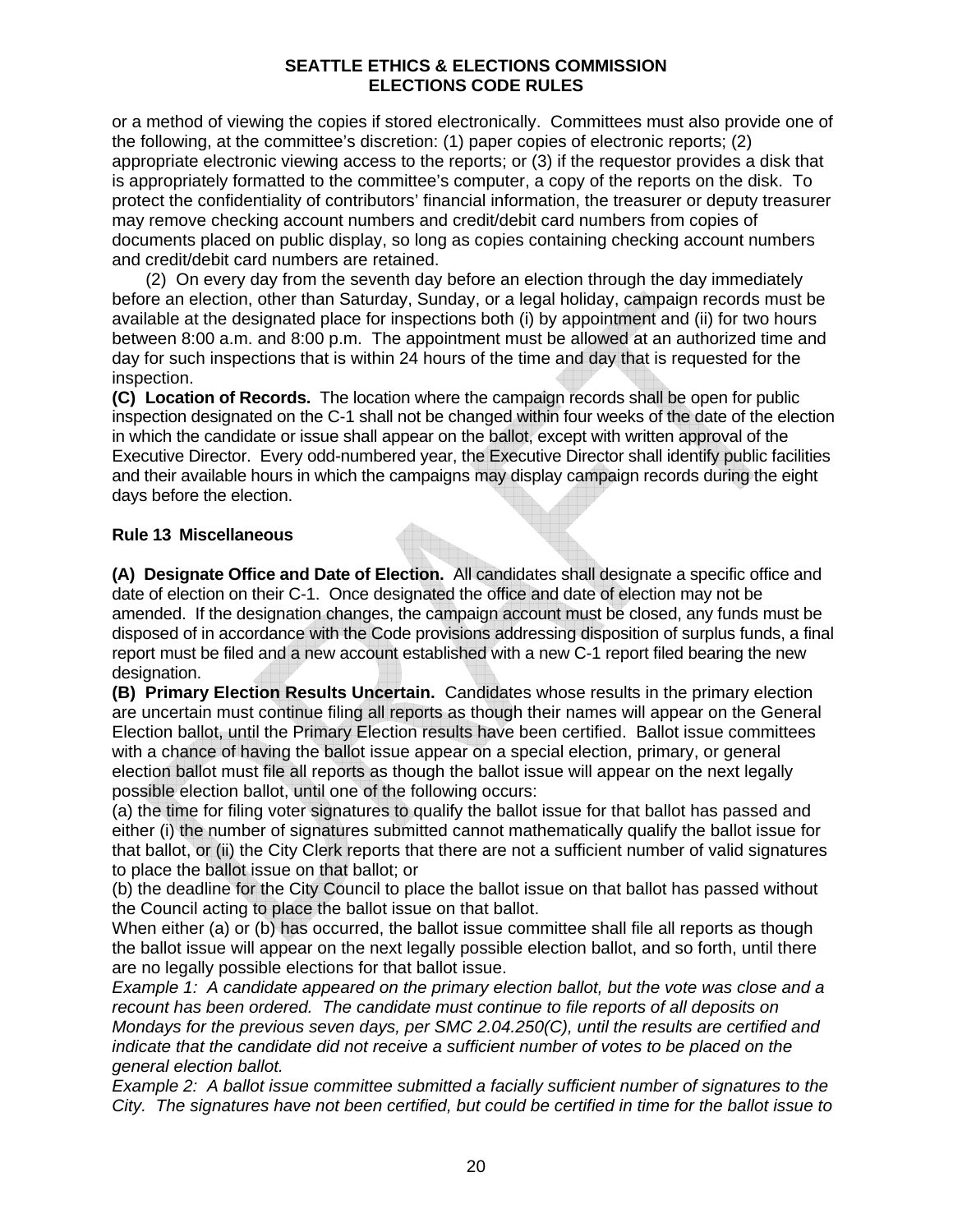*be placed on the general election ballot. The ballot issue committee must file all reports of deposits on Mondays for the previous seven days, per SMC 2.04.250(C), from the time that there is a chance that the ballot issue could go on the general election ballot until either:* 

*(a) the time for filing voter signatures to qualify the ballot issue for that ballot has passed and either (i) the number of signatures submitted cannot mathematically qualify the ballot issue for that ballot, or (ii) the City Clerk reports that there are not a sufficient number of valid signatures to place the ballot issue on that ballot; or* 

*(b) the deadline for the City Council to place the ballot issue on that ballot has passed without the Council acting to place the ballot issue on that ballot.* 

## **Rule 14 Public Office Funds**

**(A) Separate Written Instruments.** Separate written instruments are required for a campaign contribution, an office fund contribution, or a contribution to a political action committee.

**(B) Permissible Office Fund Expenditures.** Public Office Funds may be used by the elected official only for non-reimbursed public office expenditures. Such expenses include, but are not limited to, the following categories:

- (1) Purchase, lease or rental for office equipment, office furnishings and office supplies;
- (2) Conferences, meetings, receptions, and events attended in the performance of official duties by the official, or a member of the official's staff;
- (3) Travel, including lodging, meals, and other related disbursements, incurred in the performance of official duties by the official, a member of the official's staff, or a member of the official's household accompanying him or her on such travel.
- (4) Meals and entertainment directly preceding, during or following a governmental or legislative activity;
- (5) Gifts for foreign dignitaries or visiting governmental officials from other nations or states;
- (6) Memberships to civic, service or professional organizations, if such membership bears a reasonable relationship to a governmental or legislative purpose and membership does not provide a material personal benefit to the member;
- (7) Educational courses or seminars, if the courses or seminars maintain or improve skills which are employed in the performance of governmental duties by the official or a member of the official's staff;
- (8) Advertisements or endorsements in newspapers, program books, testimonials, souvenir books, or other publications if the advertisement does not support or oppose the nomination or election of a candidate for public office, does not support or oppose a ballot issue in a manner not permitted by SMC 2.04.300, and if it is not published in the year in which the official's name will appear on the ballot;
- (9) Mailings to Seattle households which provide information related to City business, including City-sponsored events, so long as such mailings do not promote or oppose a candidate for public office, do not support or oppose a ballot issue in a manner not permitted by SMC 2.04.300, and are not made during the period beginning on January 1 of the year the official's name is on the ballot and ending on the date of the general election in which the official's position is subject to election or, in the case of a special election, from the date a vacancy occurred until the date of the special election;
- (10) Non-tax deductible portion of the cost of tickets to charitable or civic events.
- (11) Non-cash expressions of congratulations, appreciation or condolences sent to constituents, employees who do not work in the official's office or department, governmental officials, or other persons with whom the official communicates in his or her official capacity;
- (12) Payment of tax liabilities incurred as a result of authorized official expense fund transactions;